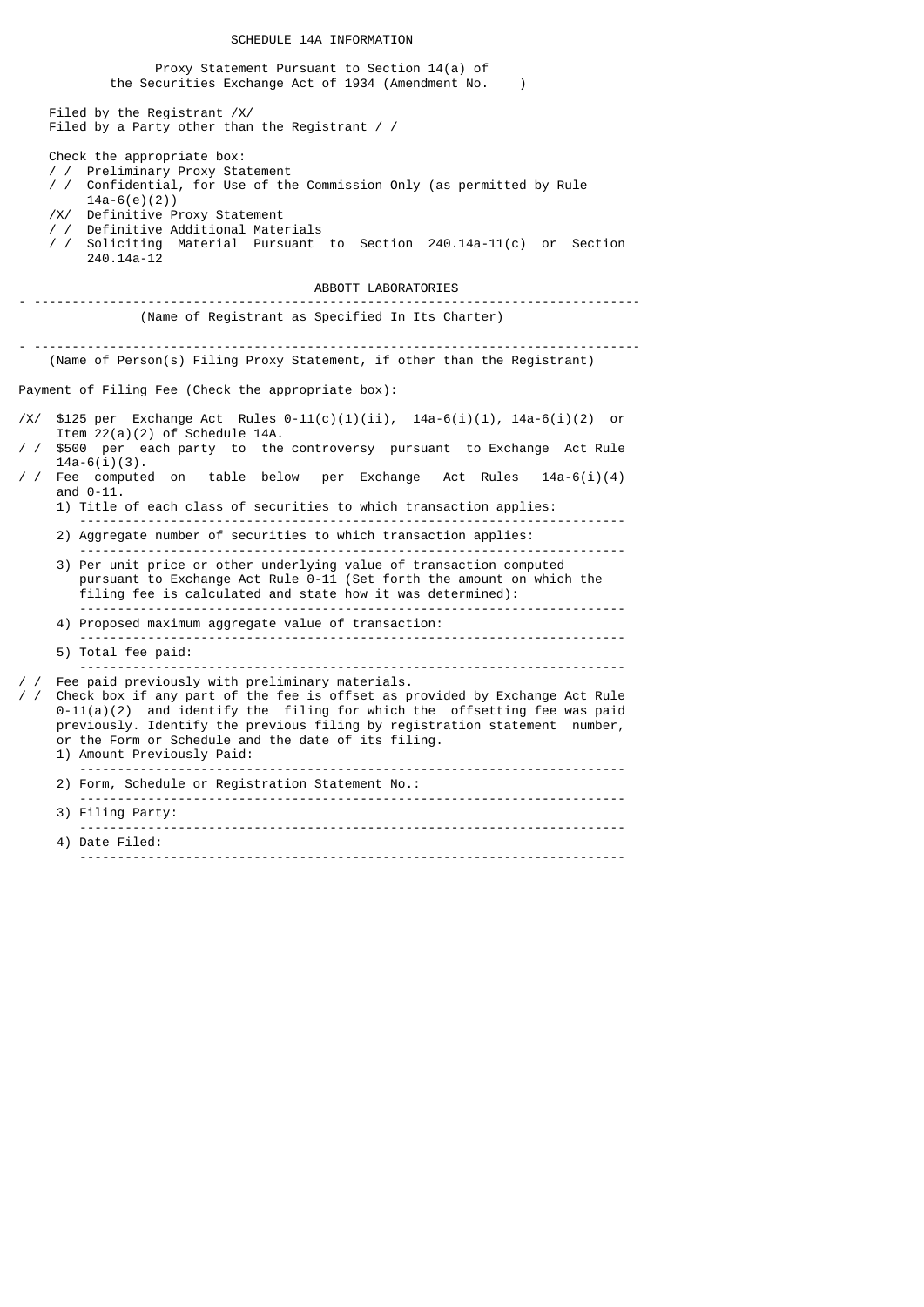ABBOTT LABORATORIES NOTICE OF ANNUAL MEETING OF SHAREHOLDERS AND **AND** PROXY STATEMENT<br>1995  $1995$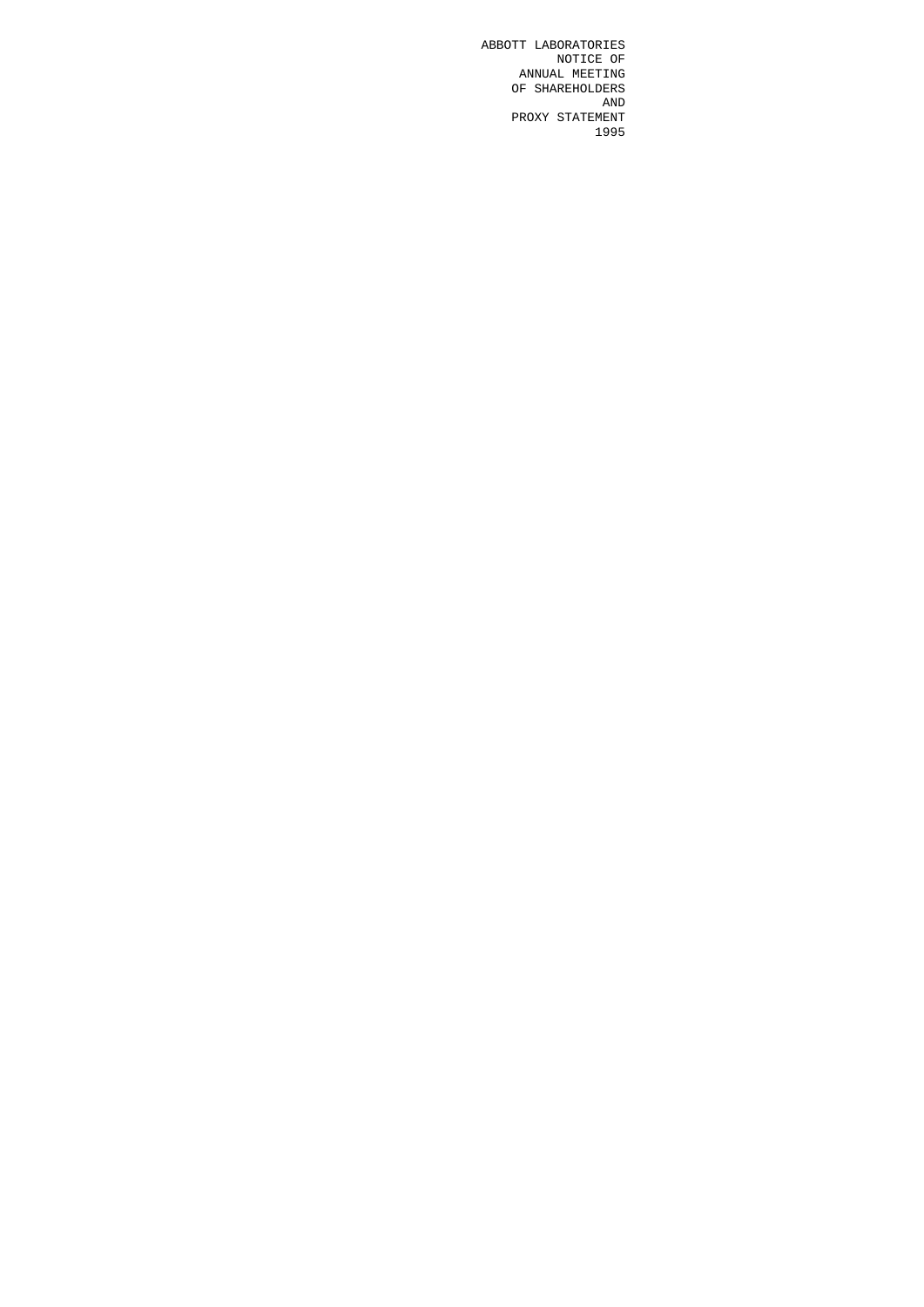[LOGO] ABBOTT LABORATORIES 100 ABBOTT PARK ROAD ABBOTT PARK, ILLINOIS 60064-3500 U.S.A.

COVER:

WHEN RITA CHOY OF KOWLOON, HONG KONG, WAS PREGNANT WITH HER FIRST CHILD, SHE WAS UNABLE TO GAIN THE WEIGHT NEEDED TO ENSURE GOOD HEALTH. RITA'S DOCTOR RECOMMENDED ABBOTT'S FORMANCE-REGISTERED TRADEMARK-, A NUTRITIONAL SUPPLEMENT SPECIFICALLY DESIGNED FOR PREGNANT AND BREAST-FEEDING MOTHERS. FORMANCE HELPED RITA MEET HER TARGETED WEIGHT. STEPHANIE CHOY, SHOWN HERE WITH RITA IN HONG KONG'S TIGER BALM GARDEN, WAS BORN IN MAY 1994.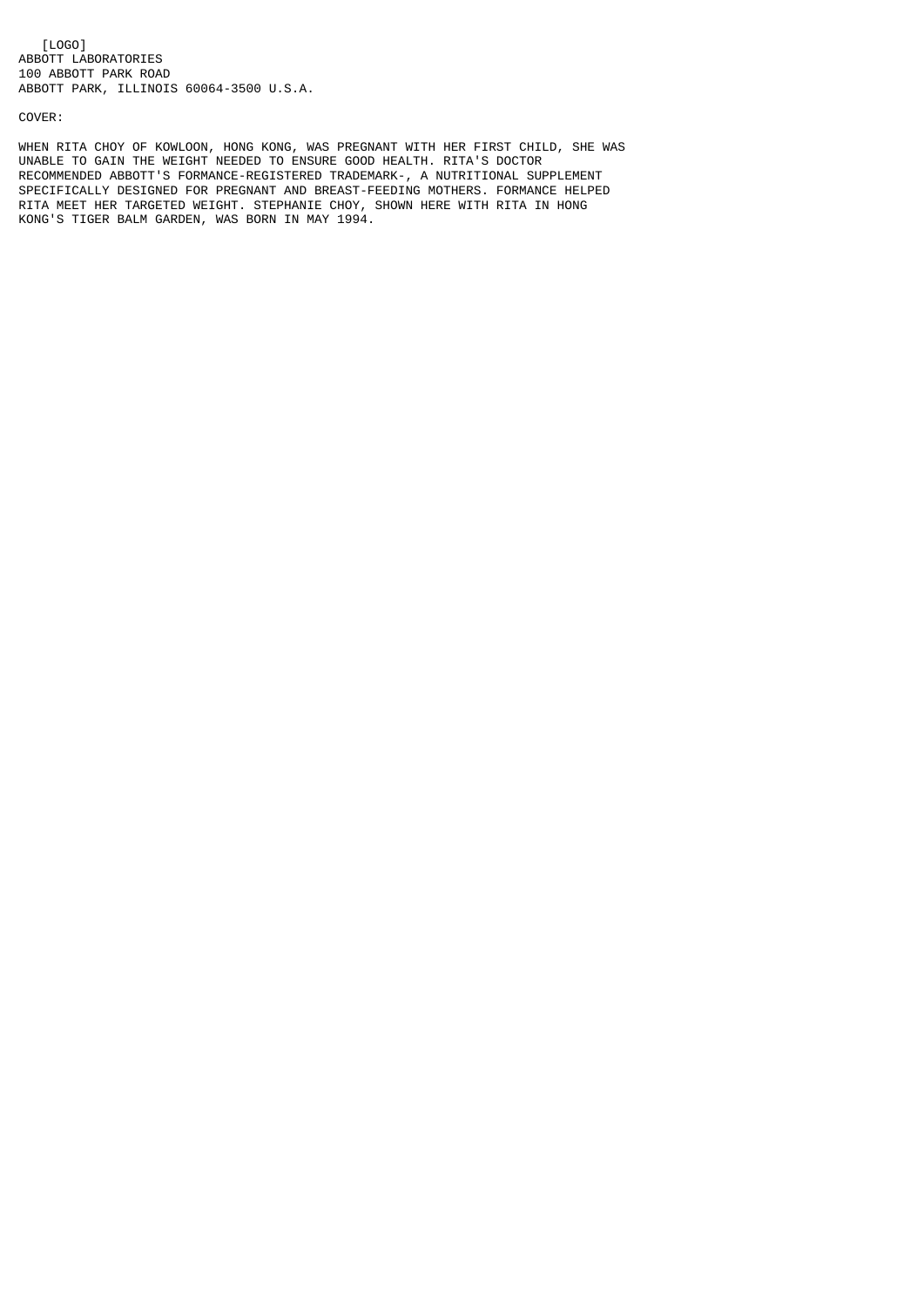YOUR VOTE IS IMPORTANT

PLEASE SIGN AND PROMPTLY RETURN YOUR PROXY IN THE ENCLOSED ENVELOPE.

NOTICE OF ANNUAL MEETING OF SHAREHOLDERS

The Annual Meeting of the Shareholders of Abbott Laboratories will be held at the corporation's headquarters, 100 Abbott Park Road, at the intersection of Route 137 and Waukegan Road, Lake County, Illinois, on Friday, April 28, 1995 at 9:00 a.m. for the following purposes:

(1) To elect thirteen directors to hold office until the next Annual Meeting or until their successors are elected (Item No. 1 on proxy card);

(2) To ratify the appointment of Arthur Andersen LLP as auditors of the corporation for 1995 (Item No. 2 on proxy card); and

(3) To transact such other business as may properly come before the meeting, including consideration of a shareholder proposal on infant formula, if such proposal is presented at the meeting.

The board of directors recommends that you vote FOR Items 1 and 2 on the proxy card. The board of directors OPPOSES the shareholder proposal and recommends that you vote AGAINST Item No. 3 on the proxy card.

The close of business March 2, 1995 has been fixed as the record date for determining the shareholders entitled to receive notice of, and to vote at, the Annual Meeting.

Admission to the meeting will be by admission card only. If you plan to attend, please complete and return the reservation form on the back cover, and an admission card will be sent to you.

By order of the board of directors.

JOSE M. DE LASA **SECRETARY** March 13, 1995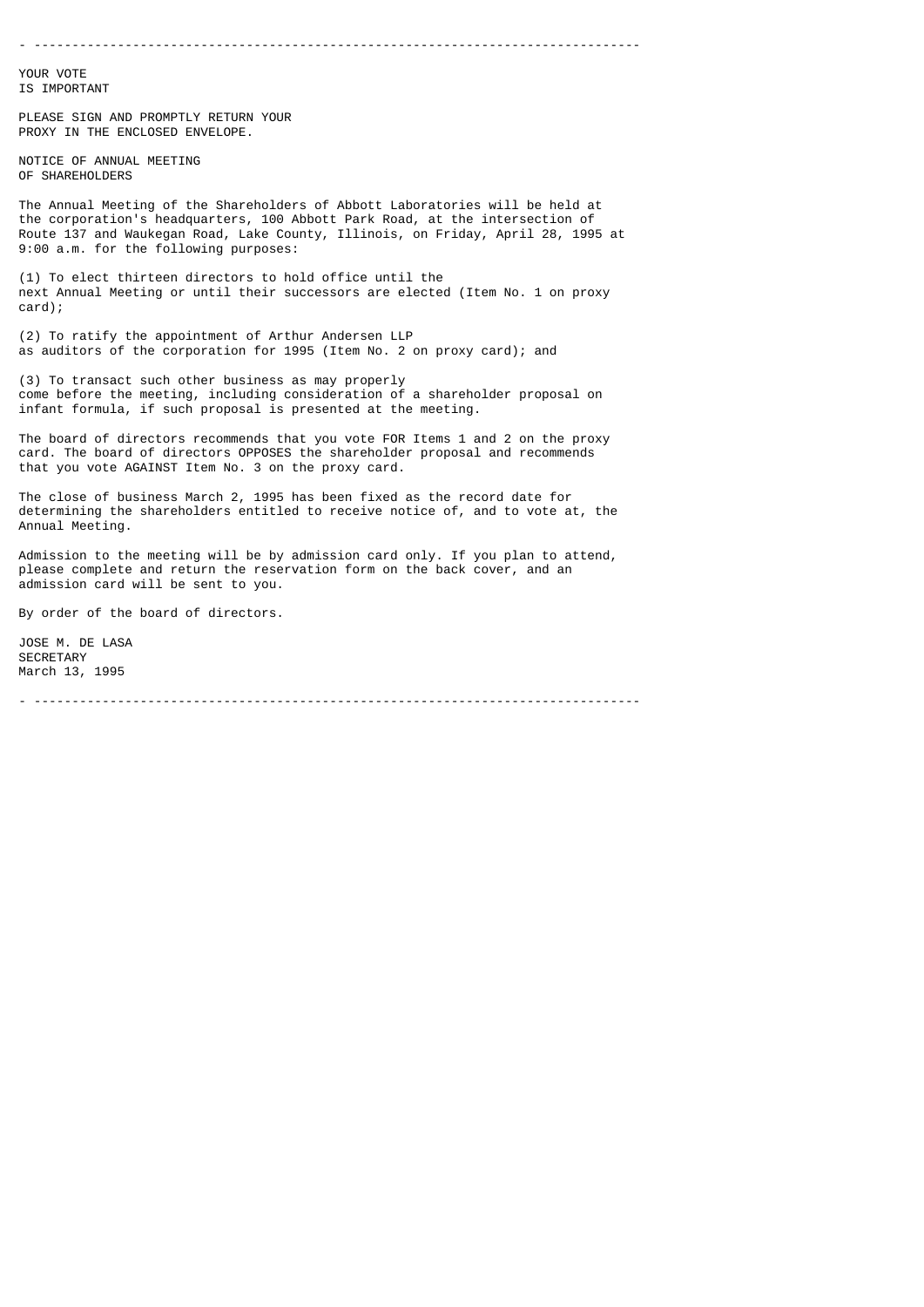ABBOTT LABORATORIES PROXY STATEMENT

## SOLICITATION OF PROXIES

The accompanying proxy is solicited on behalf of the board of directors for use at the Annual Meeting of Shareholders. The meeting will be held on April 28, 1995 at the corporation's headquarters, 100 Abbott Park Road, at the intersection of Route 137 and Waukegan Road, Lake County, Illinois. This proxy statement and the accompanying proxy card are being mailed to shareholders on or about March 13, 1995. The corporation will bear the cost of making solicitations from its shareholders and may enlist the help of banks and brokerage firms in soliciting proxies from their customers. The corporation will reimburse these institutions for out-of-pocket expenses. Proxies may also be solicited by mail or in person by directors, officers, or employees of the corporation and its subsidiaries. The corporation has also retained Georgeson & Company Inc. to aid in the solicitation of proxies, at an estimated cost of \$13,000 plus reimbursement for reasonable out-of-pocket expenses.

- --------------------------------------------------

## VOTING SECURITIES AND RECORD DATE

Shareholders of record at the close of business on March 2, 1995 will be entitled to notice of, and to vote at, the Annual Meeting. As of January 31, 1995, the corporation had 801,879,751 outstanding common shares, which are the only outstanding voting securities.

## - --------------------------------------------------

### VOTING OF PROXIES

A shareholder may vote in person, by a duly executed proxy, or through an authorized representative. The bylaws provide that a shareholder may authorize no more than three persons as proxies to attend and vote at the meeting. Proxies may be revoked at any time prior to the meeting. This may be done by written notice delivered to the secretary of the corporation, or by signing and delivering a proxy with a later date.

All shareholders have cumulative voting rights in the election of directors and one vote per share on all other matters. Cumulative voting allows a shareholder to multiply the number of shares owned by the number of directors to be elected and to cast the total for one nominee or distribute the votes among the nominees as the shareholder desires. Nominees who receive the greatest number of votes will be elected.

Unless authority is withheld in accordance with instructions on the proxy, the persons named in the proxy will vote the shares covered by proxies they receive

- --------------------------------------------------------------------------------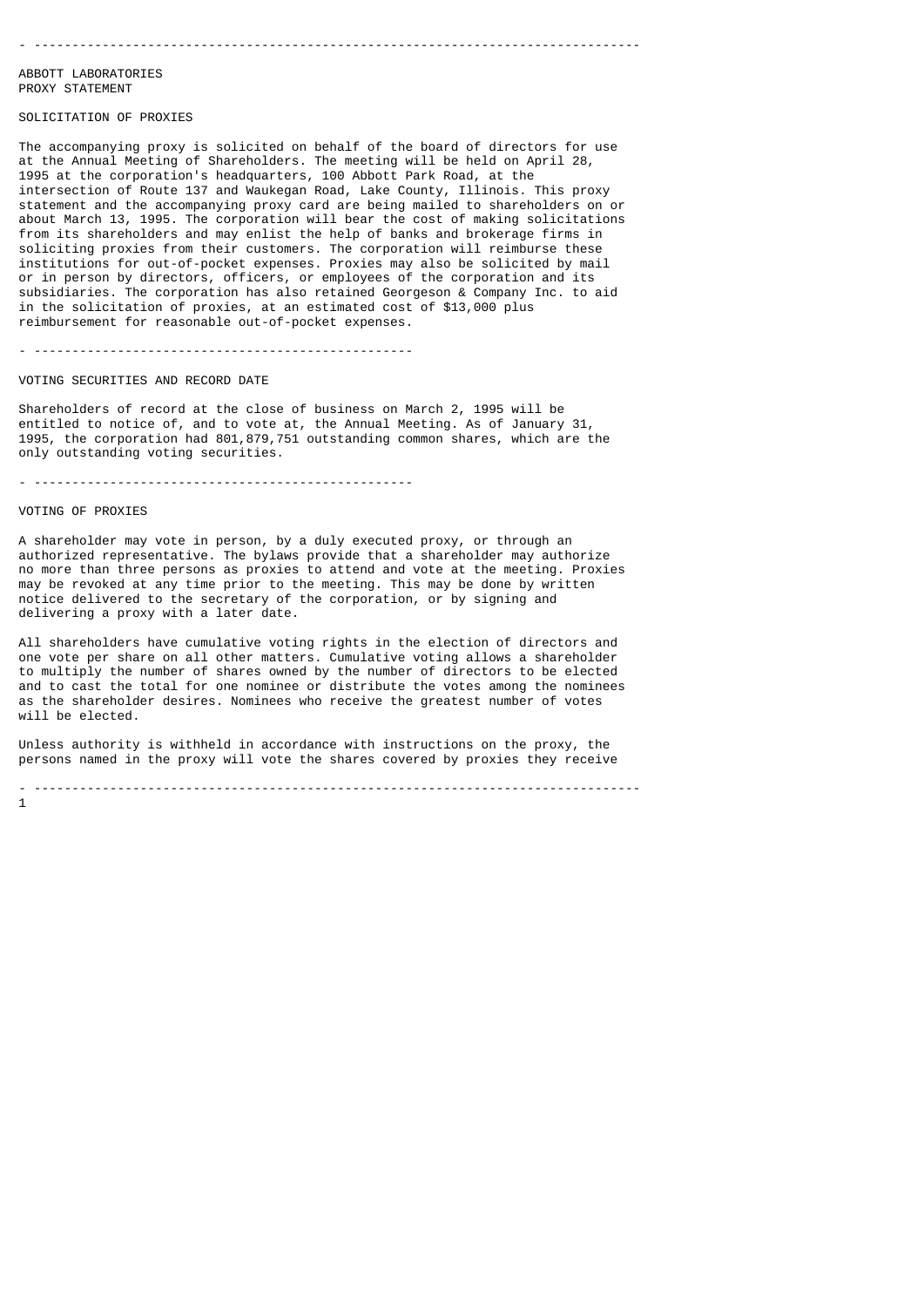to elect the 13 nominees hereinafter named. These shares may be voted cumulatively so that one or more of the nominees may receive fewer votes than the other nominees (or no votes at all). Should a nominee become unavailable to serve, the shares will be voted for a substitute designated by the board of directors, or for fewer than 13 nominees if, in the judgment of the proxy holders, such action is necessary or desirable.

Where a shareholder has specified a choice for or against either the ratification of Arthur Andersen LLP as auditors or the shareholder proposal, or has abstained on these matters, the shares represented by the proxy will be voted as specified. Where no choice has been specified, the proxy will be voted FOR ratification of Arthur Andersen LLP as auditors, and AGAINST the shareholder proposal.

A majority of the outstanding shares, entitled to vote on a matter, represented in person or by proxy, shall constitute a quorum for consideration of such matter at the meeting. The affirmative vote of a majority of the shares represented at the meeting and entitled to vote on a matter shall be the act of the shareholders with respect to that matter.

A proxy may indicate that all or a portion of the shares represented by such proxy are not being voted with respect to a particular matter. This could occur, for example, when a broker or bank is not permitted to vote stock held in street name on certain matters in the absence of instructions from the beneficial owner of the stock. These "non-voted shares" will be considered shares not present and, therefore, not entitled to vote on such matter, although these shares may be considered present and entitled to vote for other purposes. Non-voted shares will not affect the determination of the outcome of the vote on any matter to be decided at the meeting.

The favorable vote of a majority of the shares represented at the meeting and entitled to vote on these matters are required for approval of these matters. Abstentions and withheld votes have the effect of votes against a matter.

It is the corporation's policy that all proxies, ballots and voting tabulations that reveal how a particular shareholder has voted be kept confidential and not be disclosed except: (i) where disclosure may be required by law or regulation, (ii) where disclosure may be necessary in order for the corporation to assert or defend claims, (iii) where a shareholder writes comments on his or her proxy card, (iv) where a shareholder expressly requests disclosure, (v) to allow the inspectors of election to certify the results of a vote, or (vi) in limited circumstances such as a contested election or proxy solicitation not approved and recommended by the board of directors.

The inspectors of election and the tabulators of all proxies, ballots and voting tabulations that identify shareholders are independent and are not employees of the corporation.

The board of directors is not aware of any other issue to be brought before the meeting. If other matters are properly brought before the meeting, the accompanying proxy will be voted in accordance with the judgment of the proxy holders.

 $-$ 

## INFORMATION CONCERNING SECURITY OWNERSHIP

On January 31, 1995, the Abbott Laboratories Stock Retirement Trust, c/o Abbott Laboratories, 100 Abbott Park Road, Abbott Park, Illinois 60064-3500, held 65,804,166 common shares (approximately 8.2 percent of the outstanding common shares) of the corporation. These shares were held for the individual accounts of approximately 35,431 employees and other plan participants who participate in the Abbott Laboratories Stock Retirement Plan. The trustees of the Stock Retirement Trust are G. P. Coughlan, T. C. Freyman, and E. M. Walvoord, officers of the corporation. The trustees share voting power with respect to the shares owned by the Trust. The trustees must solicit and follow voting instructions from the participants, if the trustees determine that a matter to be voted on at a shareholder meeting could materially affect the interests of participants. The individual participants have investment power over these shares, as provided by the terms of the Trust. The Trust Agreement is of unlimited duration.

- --------------------------------------------------

COMMITTEES OF THE BOARD OF DIRECTORS

The board of directors, which held six meetings in 1994, has five committees established in the corporation's bylaws: the executive committee, audit committee, compensation committee, nominations committee, and board affairs committee.

The executive committee, whose members are D. L. Burnham, chairman, H. L. Fuller, W. D. Smithburg, J. R. Walter, and W. L. Weiss, did not hold any meetings in 1994. This committee may exercise all the authority of the board in the management of the corporation, except for matters expressly reserved by law for board action.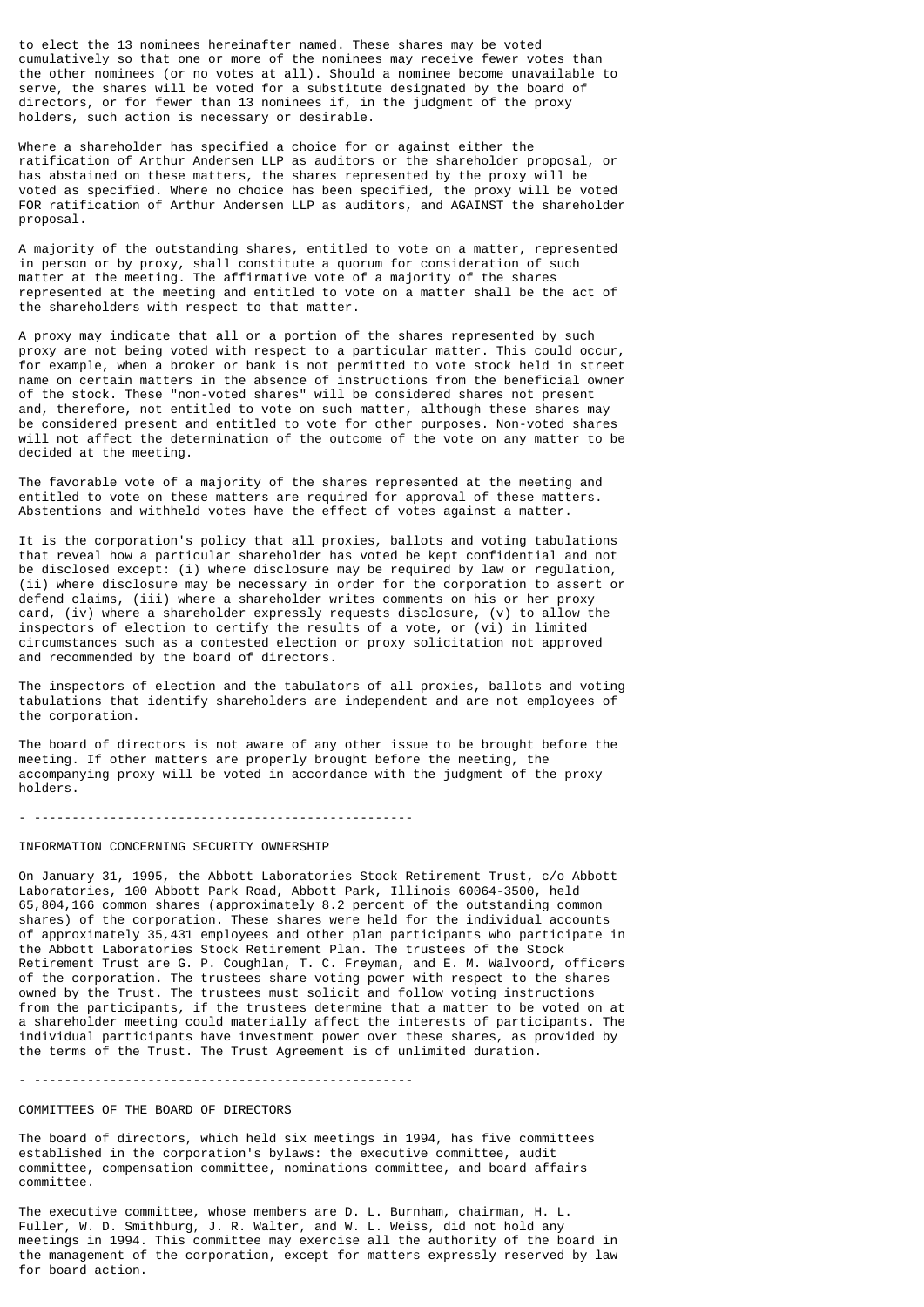The audit committee, whose members are J. R. Walter, chairman, H. L. Fuller, The Lord Hayhoe PC, A. F. Jacobson, D. A. Jones, and W. A. Reynolds, held two meetings in 1994. This committee provides advice and assistance regarding accounting, auditing, and financial reporting practices of the corporation. Each year, it recommends to the board a firm of independent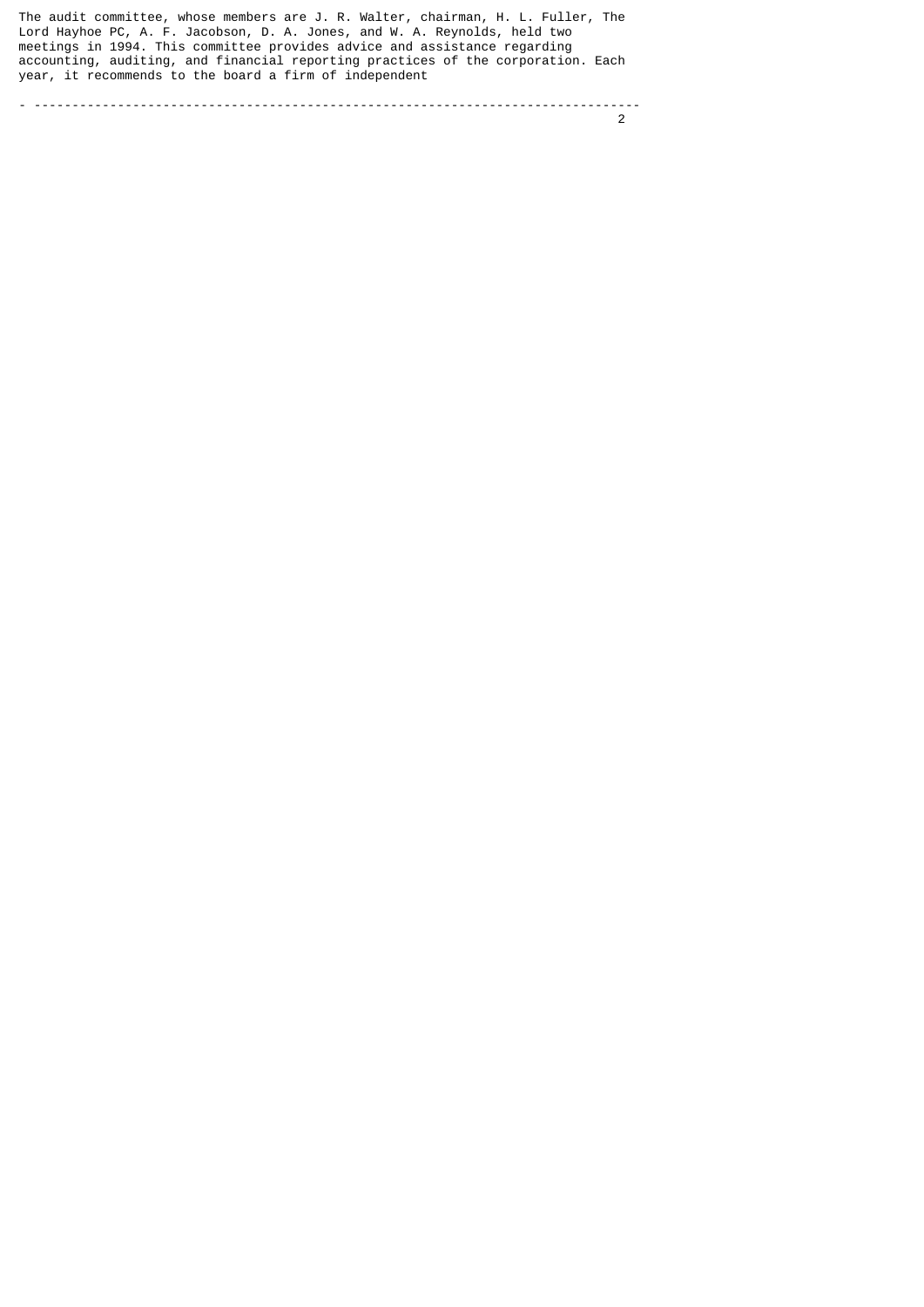public accountants to serve as auditors. The audit committee reviews with such auditors the scope and results of their audit, fees for services, and independence in servicing the corporation. The committee also meets with the corporation's internal auditors to evaluate the effectiveness of the work they perform.

The compensation committee, whose members are W. D. Smithburg, chairman, K. F. Austen, H. L. Fuller, A. F. Jacobson, B. Powell, Jr., A. B. Rand, J. R. Walter, and W. L. Weiss held two meetings in 1994. This committee is responsible for setting and administering the policies and programs that govern both annual compensation and stock ownership programs.

The nominations committee, whose members are W. A. Reynolds, chairman, K. F. Austen, D. A. Jones, B. Powell, Jr., A. B. Rand, W. D. Smithburg, and W. L. Weiss, held two meetings in 1994. This committee develops general criteria regarding the qualifications and selection of board members and officers, and recommends candidates for such positions to the board of directors. A shareholder may recommend persons as potential nominees for director or directly nominate persons for director by complying with the procedures on page 15.

The board affairs committee, whose members are W. L. Weiss, chairman, K. F. Austen, H. L. Fuller, The Lord Hayhoe PC, A. F. Jacobson, and D. A. Jones was created in December of 1994 and held no meetings in 1994. J. M. de Lasa is the secretary of this committee. This committee is responsible for advising the board of directors with respect to the conduct of the board activities.

The average attendance of all directors at board and committee meetings in 1994 was 97 percent.

- --------------------------------------------------

INFORMATION CONCERNING NOMINEES FOR DIRECTORS (ITEM NO. 1 ON PROXY CARD)

Thirteen directors are to be elected to hold office until the next Annual Meeting or until their successors are elected. All of the nominees are currently serving as directors.

- --------------------------------------------------------------------------------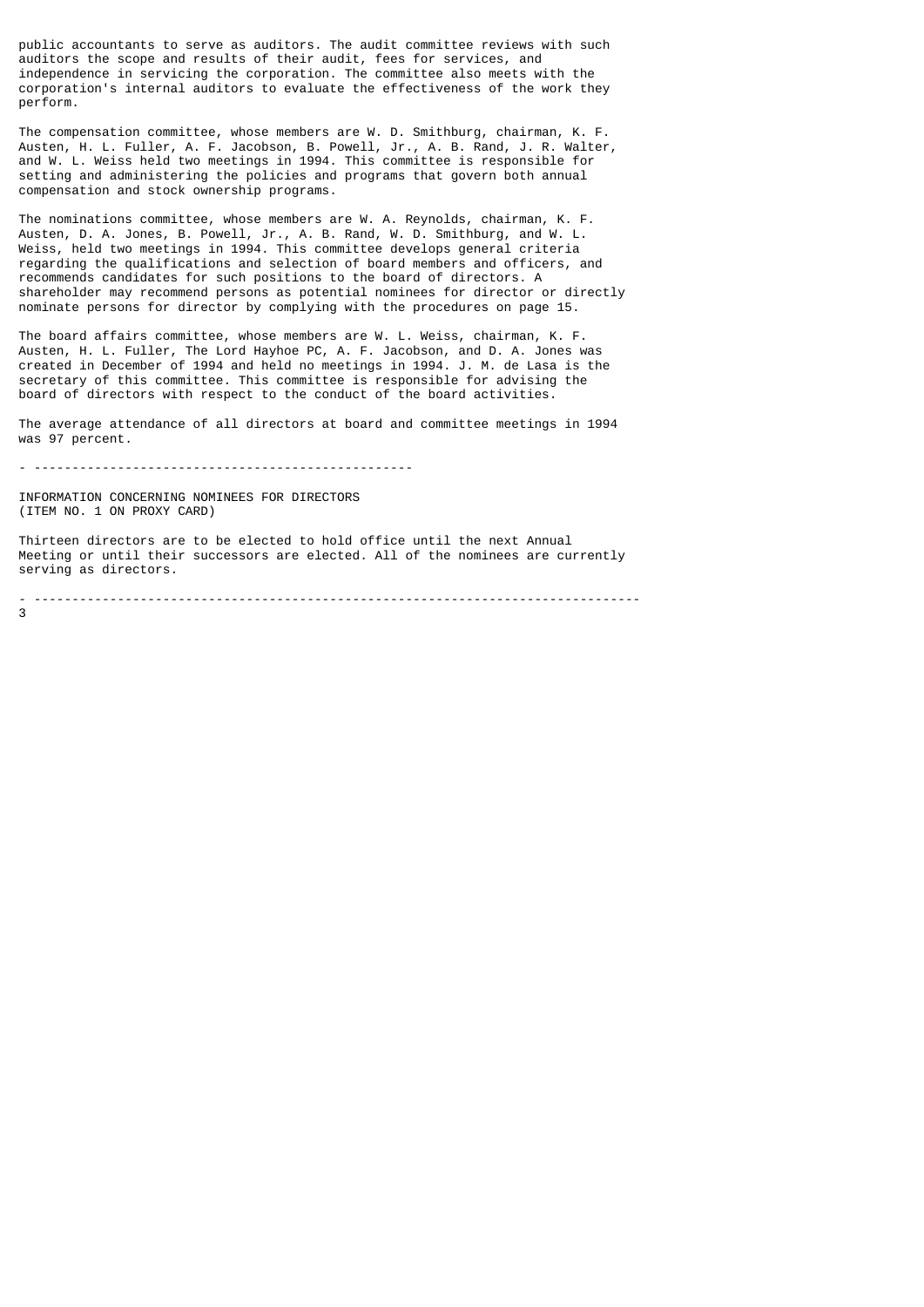- ----------------------------------------------------

| K. FRANK AUSTEN, M.D.<br>AGE 66<br>DIRECTOR SINCE 1983<br>PROFESSOR OF MEDICINE, HARVARD MEDICAL SCHOOL, BOSTON, MASSACHUSETTS<br>DR. AUSTEN IS CHAIRMAN OF THE DEPARTMENT OF RHEUMATOLOGY AND IMMUNOLOGY AT<br>BRIGHAM AND WOMEN'S HOSPITAL IN BOSTON, IN ADDITION TO SERVING AS PROFESSOR OF<br>MEDICINE ON THE FACULTY OF HARVARD MEDICAL SCHOOL. DR. AUSTEN IS A DIRECTOR OF<br>HUMANA INC. AND APPLIED IMMUNE SCIENCES, INC., AND A MEMBER OF THE NATIONAL<br>ACADEMY OF SCIENCES AND OF THE AMERICAN ACADEMY OF ARTS AND SCIENCES. HE HAS<br>SERVED AS PRESIDENT OF THE AMERICAN ASSOCIATION OF IMMUNOLOGISTS, THE AMERICAN<br>ACADEMY OF ALLERGY AND IMMUNOLOGY, AND THE ASSOCIATION OF AMERICAN PHYSICIANS.                                                                                                                                                                                                                                   |
|-------------------------------------------------------------------------------------------------------------------------------------------------------------------------------------------------------------------------------------------------------------------------------------------------------------------------------------------------------------------------------------------------------------------------------------------------------------------------------------------------------------------------------------------------------------------------------------------------------------------------------------------------------------------------------------------------------------------------------------------------------------------------------------------------------------------------------------------------------------------------------------------------------------------------------------------------------|
| DUANE L. BURNHAM<br>AGE 53<br>DIRECTOR SINCE 1985<br>CHAIRMAN OF THE BOARD AND CHIEF EXECUTIVE OFFICER, ABBOTT LABORATORIES<br>MR. BURNHAM JOINED ABBOTT IN 1982. HE WAS ELECTED VICE CHAIRMAN IN 1986, CHIEF<br>EXECUTIVE OFFICER IN 1989, AND CHAIRMAN OF THE BOARD IN 1990. MR. BURNHAM<br>RECEIVED BOTH HIS UNDERGRADUATE AND M.B.A. DEGREES FROM THE UNIVERSITY OF<br>MINNESOTA. HE SERVES AS A DIRECTOR OF SARA LEE CORPORATION, THE LYRIC OPERA OF<br>CHICAGO, AND THE HEALTHCARE LEADERSHIP COUNCIL; AS A TRUSTEE OF NORTHWESTERN<br>UNIVERSITY AND THE MUSEUM OF SCIENCE AND INDUSTRY; AS A MEMBER OF THE BUSINESS<br>ROUNDTABLE; AND AS CHAIRMAN OF THE EMERGENCY COMMITTEE FOR AMERICAN TRADE.                                                                                                                                                                                                                                             |
| H. LAURANCE FULLER<br>AGE 56<br>DIRECTOR SINCE 1988<br>CHAIRMAN, PRESIDENT AND CHIEF EXECUTIVE OFFICER, AMOCO CORPORATION, CHICAGO,<br>ILLINOIS (INTEGRATED PETROLEUM AND CHEMICALS COMPANY)<br>MR. FULLER WAS ELECTED PRESIDENT OF AMOCO CORPORATION IN 1983, AND CHAIRMAN,<br>PRESIDENT, AND CHIEF EXECUTIVE OFFICER IN 1991. HE IS A MEMBER OF AMOCO<br>CORPORATION'S EXECUTIVE COMMITTEE AND HAS BEEN A DIRECTOR OF AMOCO SINCE 1981,<br>WHEN HE BECAME EXECUTIVE VICE PRESIDENT. FROM 1978 UNTIL 1981, MR. FULLER WAS<br>PRESIDENT OF AMOCO OIL COMPANY, WHICH WAS RESPONSIBLE FOR AMOCO CORPORATION'S<br>PETROLEUM REFINING, MARKETING, AND TRANSPORTATION OPERATIONS. HE IS A DIRECTOR OF<br>THE CHASE MANHATTAN CORPORATION AND THE CHASE MANHATTAN BANK, N.A., MOTOROLA,<br>INC., THE AMERICAN PETROLEUM INSTITUTE, AND THE REHABILITATION INSTITUTE OF<br>CHICAGO; AND A TRUSTEE OF THE ORCHESTRAL ASSOCIATION AND NORTHWESTERN UNIVERSITY. |
| AGE 69<br>THE LORD HAYHOE PC<br>DIRECTOR SINCE 1989<br>BRITISH MEMBER OF PARLIAMENT, LONDON, UNITED KINGDOM<br>BERNARD HAYHOE IS A BRITISH CITIZEN. CREATED A LIFE PEER IN AUGUST 1992 AND NOW A<br>MEMBER OF THE HOUSE OF LORDS, HE WAS AN ELECTED MEMBER OF THE U.K. HOUSE OF<br>COMMONS 1970-92. HE WAS APPOINTED A PRIVY COUNCILLOR IN 1985. HE SERVED IN THE<br>BRITISH GOVERNMENT AS MINISTER OF HEALTH, TREASURY MINISTER OF STATE, CIVIL<br>SERVICE MINISTER, AND ARMY MINISTER DURING THE YEARS 1979 TO 1986. LORD HAYHOE IS<br>A FELLOW OF THE INSTITUTION OF MECHANICAL ENGINEERS AND AN HONORARY FELLOW OF<br>BIRKBECK COLLEGE, LONDON, AND A DIRECTOR OF THE PORTMAN BUILDING SOCIETY. HE<br>BECAME CHAIRMAN OF THE GUYS AND ST. THOMAS HOSPITAL, LONDON IN APRIL, 1993.                                                                                                                                                                 |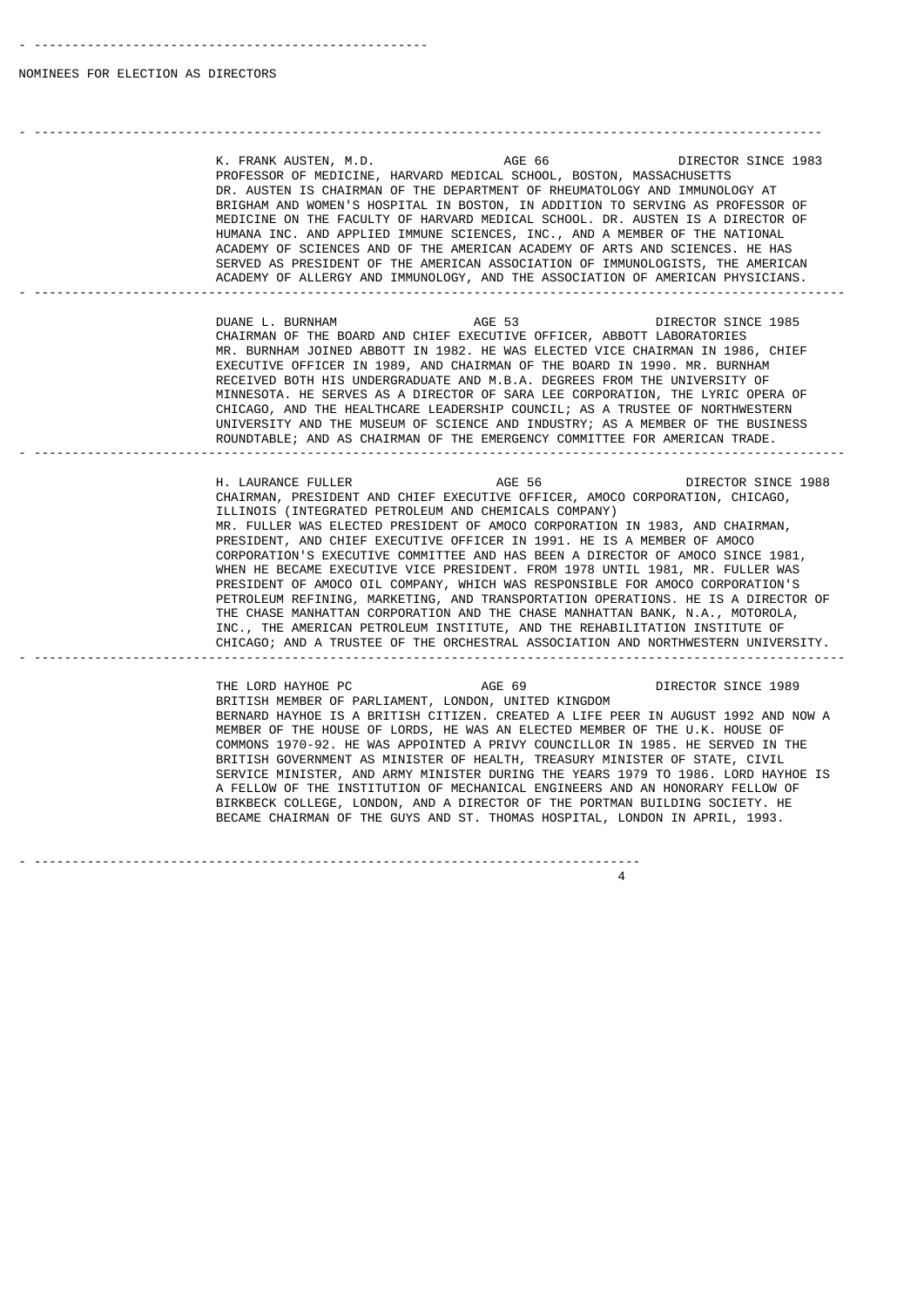|   | THOMAS R. HODGSON<br>AGE 53<br>DIRECTOR SINCE 1985<br>PRESIDENT AND CHIEF OPERATING OFFICER, ABBOTT LABORATORIES<br>MR. HODGSON JOINED ABBOTT IN 1972. HE WAS ELECTED EXECUTIVE VICE PRESIDENT IN 1985, AND<br>PRESIDENT AND CHIEF OPERATING OFFICER IN 1990. MR. HODGSON HAS A B.S. DEGREE FROM PURDUE<br>UNIVERSITY, AN M.S.E. DEGREE IN CHEMICAL ENGINEERING FROM THE UNIVERSITY OF MICHIGAN, AN<br>M.B.A. DEGREE FROM HARVARD BUSINESS SCHOOL, AND WAS AWARDED AN HONORARY DOCTORATE OF<br>ENGINEERING FROM PURDUE UNIVERSITY. HE SERVES AS TRUSTEE OF RUSH-PRESBYTERIAN-ST. LUKE'S<br>MEDICAL CENTER AND ON THE COLLEGE OF ENGINEERING NATIONAL ADVISORY BOARD AT THE UNIVERSITY<br>OF MICHIGAN.                                                                                                                                                                                                           |
|---|-----------------------------------------------------------------------------------------------------------------------------------------------------------------------------------------------------------------------------------------------------------------------------------------------------------------------------------------------------------------------------------------------------------------------------------------------------------------------------------------------------------------------------------------------------------------------------------------------------------------------------------------------------------------------------------------------------------------------------------------------------------------------------------------------------------------------------------------------------------------------------------------------------------------|
|   | ALLEN F. JACOBSON<br>AGE 68<br>DIRECTOR SINCE 1993<br>RETIRED CHAIRMAN AND CHIEF EXECUTIVE OFFICER, MINNESOTA MINING & MANUFACTURING COMPANY,<br>ST. PAUL, MINNESOTA (MANUFACTURER OF INDUSTRIAL, IMAGING AND HEALTH CARE PRODUCTS)<br>MR. JACOBSON SERVES AS A DIRECTOR OF MINNESOTA MINING & MANUFACTURING COMPANY; HE SERVED<br>AS CHAIRMAN OF THE BOARD AND CHIEF EXECUTIVE OFFICER FROM 1986 TO 1991. MR. JACOBSON ALSO<br>SERVES AS A DIRECTOR OF SARA LEE CORPORATION, DELUXE CORPORATION, MOBIL CORPORATION,<br>NORTHERN STATES POWER COMPANY, POTLATCH CORPORATION, PRUDENTIAL INSURANCE COMPANY, SILICON<br>GRAPHICS, INC., US WEST, INC., AND VALMONT INDUSTRIES, INC. HE IS A MEMBER OF THE NATIONAL<br>ACADEMY OF ENGINEERING.                                                                                                                                                                     |
|   | AGE 63 and the state of the state of the state of the state of the state of the state of the state of the state of the state of the state of the state of the state of the state of the state of the state of the state of the<br>DAVID A. JONES<br>DIRECTOR SINCE 1982<br>CHAIRMAN AND CHIEF EXECUTIVE OFFICER, HUMANA INC., LOUISVILLE, KENTUCKY (HEALTH PLAN<br>BUSINESS)<br>MR. JONES IS CO-FOUNDER OF HUMANA INC. AND HAS BEEN CHAIRMAN AND CHIEF EXECUTIVE OFFICER<br>SINCE ITS ORGANIZATION IN 1961. HE RECEIVED A B.S. DEGREE FROM THE UNIVERSITY OF<br>LOUISVILLE AND A J.D. DEGREE FROM YALE UNIVERSITY.                                                                                                                                                                                                                                                                                              |
|   | AGE 58<br>BOONE POWELL, JR.<br>DIRECTOR SINCE 1985<br>PRESIDENT AND CHIEF EXECUTIVE OFFICER, BAYLOR HEALTH CARE SYSTEM AND BAYLOR UNIVERSITY<br>MEDICAL CENTER, AND VICE PRESIDENT, BAYLOR UNIVERSITY, DALLAS, TEXAS<br>MR. POWELL HAS BEEN ASSOCIATED WITH BAYLOR UNIVERSITY MEDICAL CENTER SINCE 1980 WHEN HE<br>WAS NAMED PRESIDENT AND CHIEF EXECUTIVE OFFICER. PRIOR TO JOINING BAYLOR, HE WAS PRESIDENT<br>OF HENDRICK MEDICAL CENTER IN ABILENE, TEXAS. MR. POWELL SERVES AS AN ACTIVE MEMBER OF<br>VOLUNTARY HOSPITALS OF AMERICA. HE IS A DIRECTOR OF COMERICA BANK-TEXAS, PHYSICIAN<br>RELIANCE NETWORK AND CABLE HEALTHCARE AND A FELLOW OF THE AMERICAN COLLEGE OF HEALTH CARE<br>EXECUTIVES. MR. POWELL IS A GRADUATE OF BAYLOR UNIVERSITY. HE RECEIVED A MASTER'S DEGREE<br>IN HOSPITAL ADMINISTRATION FROM THE UNIVERSITY OF CALIFORNIA AND HAS BEEN AWARDED FIVE<br>HONORARY DOCTORATE DEGREES. |
| 5 |                                                                                                                                                                                                                                                                                                                                                                                                                                                                                                                                                                                                                                                                                                                                                                                                                                                                                                                 |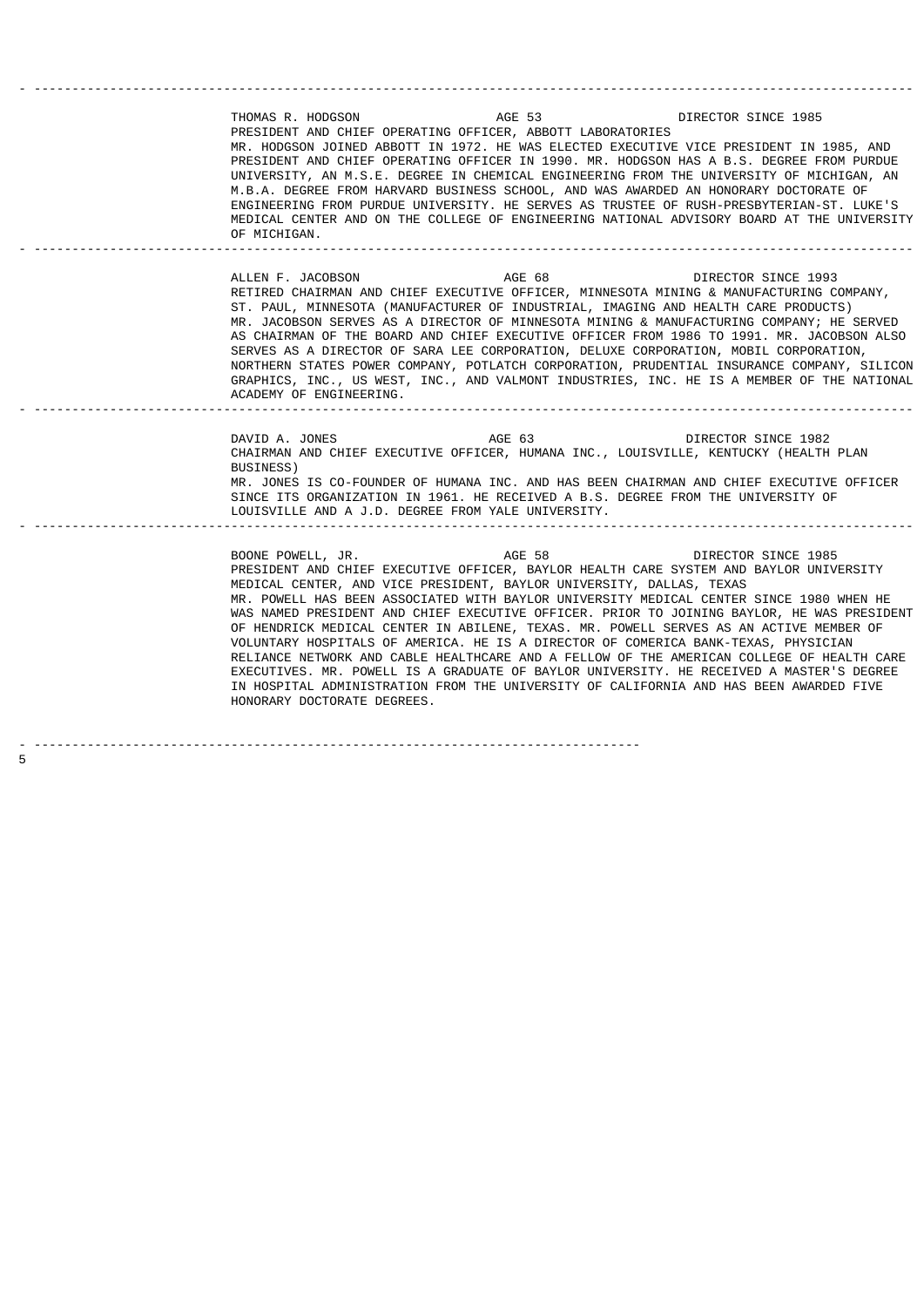| AGE 50<br>ADDISON BARRY RAND<br>DIRECTOR SINCE 1992<br>EXECUTIVE VICE PRESIDENT, XEROX CORPORATION, STAMFORD, CONNECTICUT (DOCUMENT PROCESSING,<br>INSURANCE AND FINANCIAL SERVICES COMPANY)<br>MR. RAND JOINED XEROX CORPORATION IN 1968. HE WAS ELECTED A CORPORATE OFFICER IN 1985,<br>NAMED PRESIDENT OF THE COMPANY'S U.S. MARKETING GROUP IN 1986, AND APPOINTED TO HIS<br>PRESENT POSITION IN 1992. MR. RAND EARNED A BACHELOR'S DEGREE FROM AMERICAN UNIVERSITY AND<br>MASTER'S DEGREES IN BUSINESS ADMINISTRATION AND MANAGEMENT SCIENCES FROM STANFORD<br>UNIVERSITY. HE HAS ALSO BEEN AWARDED SEVERAL HONORARY DOCTORATE DEGREES. MR. RAND SERVES<br>AS A DIRECTOR OF AMERITECH CORPORATION AND HONEYWELL, INC. HE IS ALSO A MEMBER OF THE<br>BOARD OF OVERSEERS OF THE ROCHESTER PHILHARMONIC ORCHESTRA AND A MEMBER OF THE STANFORD<br>UNIVERSITY GRADUATE SCHOOL OF BUSINESS ADVISORY COUNCIL. IN 1993 HE WAS ELECTED TO THE<br>NATIONAL SALES/MARKETING HALL OF FAME.                 |
|------------------------------------------------------------------------------------------------------------------------------------------------------------------------------------------------------------------------------------------------------------------------------------------------------------------------------------------------------------------------------------------------------------------------------------------------------------------------------------------------------------------------------------------------------------------------------------------------------------------------------------------------------------------------------------------------------------------------------------------------------------------------------------------------------------------------------------------------------------------------------------------------------------------------------------------------------------------------------------------------------|
| AGE 57 DIRECTOR SINCE 1980<br>W. ANN REYNOLDS, PH.D.<br>CHANCELLOR, THE CITY UNIVERSITY OF NEW YORK, NEW YORK, NEW YORK<br>DR. REYNOLDS WAS APPOINTED CHANCELLOR OF THE CITY UNIVERSITY OF NEW YORK IN 1990, AFTER<br>SERVING AS CHANCELLOR OF THE CALIFORNIA STATE UNIVERSITY SINCE 1982. PRIOR TO THAT, DR.<br>REYNOLDS SERVED AS CHIEF ACADEMIC OFFICER OF OHIO STATE UNIVERSITY AND ASSOCIATE VICE<br>CHANCELLOR FOR RESEARCH AND DEAN OF THE GRADUATE COLLEGE OF THE UNIVERSITY OF ILLINOIS<br>MEDICAL CENTER. SHE ALSO HELD APPOINTMENTS AS PROFESSOR OF ANATOMY, RESEARCH PROFESSOR OF<br>OBSTETRICS AND GYNECOLOGY, AND ACTING ASSOCIATE DEAN FOR ACADEMIC AFFAIRS AT THE<br>UNIVERSITY OF ILLINOIS COLLEGE OF MEDICINE. DR. REYNOLDS IS A GRADUATE OF EMPORIA STATE<br>UNIVERSITY (KANSAS) AND HOLDS M.S. AND PH.D. DEGREES IN ZOOLOGY FROM THE UNIVERSITY OF<br>IOWA. SHE IS ALSO A DIRECTOR OF HUMANA INC., MAYTAG CORPORATION, AND OWENS-CORNING<br>FIBERGLAS CORP.                      |
| WILLIAM D. SMITHBURG 66 AGE 56 AGE 56 DIRECTOR SINCE 1982<br>CHAIRMAN AND CHIEF EXECUTIVE OFFICER, THE QUAKER OATS COMPANY, CHICAGO, ILLINOIS<br>(DIVERSIFIED FOOD MANUFACTURER AND MARKETER)<br>MR. SMITHBURG JOINED QUAKER OATS IN 1966 AND BECAME PRESIDENT OF THE FOODS DIVISION IN<br>1975. HE WAS ELECTED EXECUTIVE VICE PRESIDENT, U.S. GROCERY PRODUCTS IN 1976, PRESIDENT<br>AND CHIEF EXECUTIVE OFFICER IN 1981, AND CHAIRMAN AND CHIEF EXECUTIVE OFFICER IN 1983, AND<br>ALSO SERVED AS PRESIDENT FROM NOVEMBER 1990 TO JANUARY 1993. MR. SMITHBURG WAS ELECTED TO<br>THE QUAKER BOARD IN 1978 AND SERVES ON ITS EXECUTIVE COMMITTEE. HE IS ALSO A DIRECTOR OF<br>NORTHERN TRUST CORPORATION, CORNING INCORPORATED, AND PRIME CAPITAL CORP. HE IS A MEMBER<br>OF THE BOARD OF TRUSTEES OF NORTHWESTERN UNIVERSITY AND A DIRECTOR OF NORTHWESTERN<br>MEMORIAL CORPORATION. MR. SMITHBURG EARNED A B.S. DEGREE FROM DEPAUL UNIVERSITY AND AN<br>M.B.A. DEGREE FROM NORTHWESTERN UNIVERSITY. |
| JOHN R. WALTER AGE 48<br>DIRECTOR SINCE 1990<br>CHAIRMAN AND CHIEF EXECUTIVE OFFICER, R.R. DONNELLEY & SONS COMPANY, CHICAGO, ILLINOIS<br>(PRINTING COMPANY)<br>MR. WALTER JOINED R.R. DONNELLEY & SONS COMPANY IN 1969 AND WAS NAMED GROUP PRESIDENT IN<br>1985 AND EXECUTIVE VICE PRESIDENT IN 1986. HE WAS ELECTED PRESIDENT IN 1987 AND CHAIRMAN<br>OF THE BOARD AND CHIEF EXECUTIVE OFFICER IN 1989. MR. WALTER WAS ELECTED TO THE DONNELLEY<br>BOARD IN 1987 AND IS CHAIRMAN OF ITS EXECUTIVE COMMITTEE. HE HOLDS A BACHELOR'S DEGREE<br>FROM MIAMI UNIVERSITY OF OHIO. MR. WALTER SERVES AS A DIRECTOR OF DAYTON HUDSON<br>CORPORATION, DEERE & COMPANY, EVANSTON (ILLINOIS) HOSPITAL, AND AS A TRUSTEE OF THE<br>ORCHESTRAL ASSOCIATION AND NORTHWESTERN UNIVERSITY.                                                                                                                                                                                                                         |
|                                                                                                                                                                                                                                                                                                                                                                                                                                                                                                                                                                                                                                                                                                                                                                                                                                                                                                                                                                                                      |

<u>6. In the set of the set of the set of the set of the set of the set of the set of the set of the set of the set of the set of the set of the set of the set of the set of the set of the set of the set of the set of the se</u>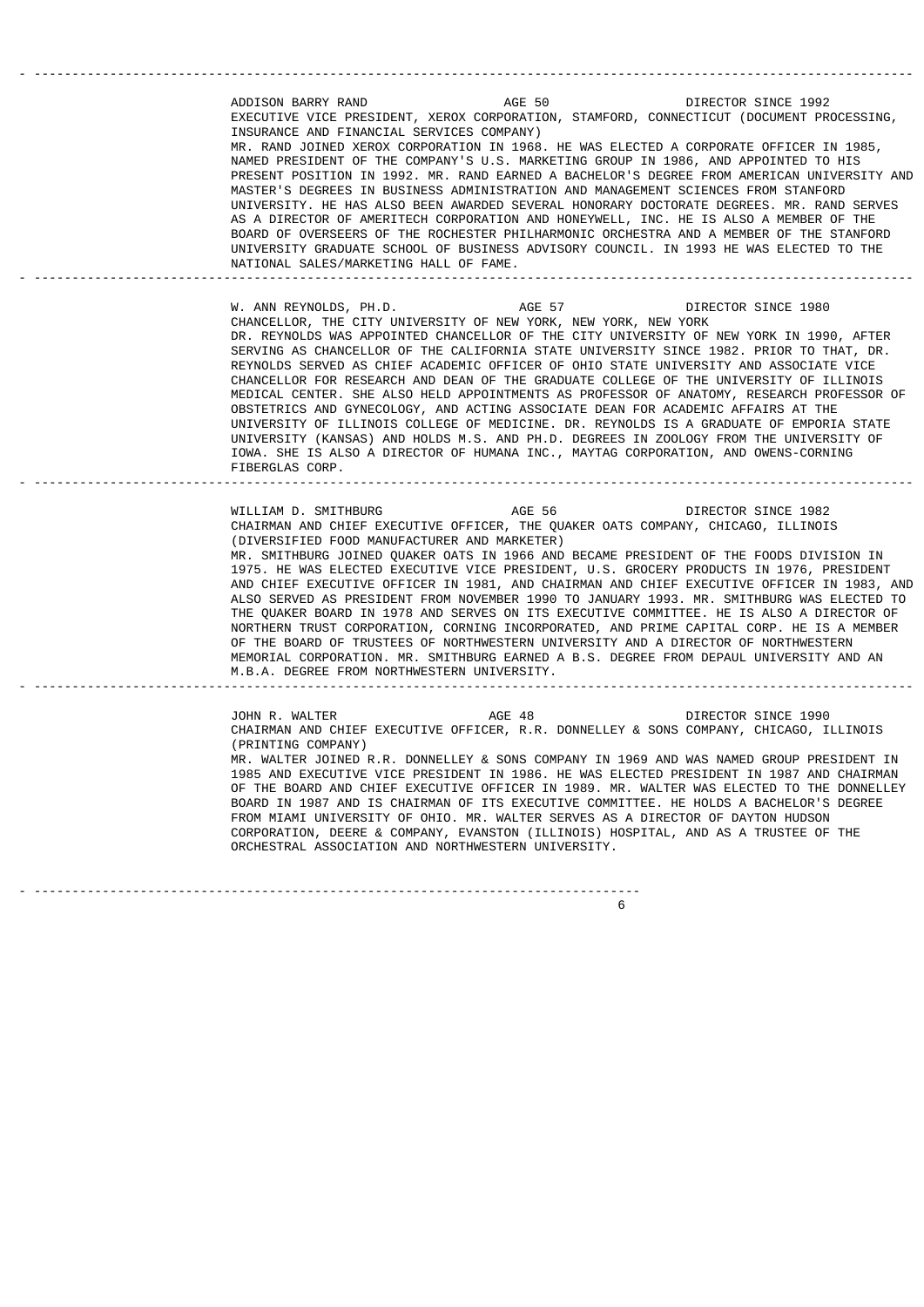| WILLIAM L. WEISS<br>HAS BEEN CHAIRMAN EMERITUS SINCE MAY 1994. PRIOR TO THAT, HE WAS CHAIRMAN AND CHIEF<br>EXECUTIVE OFFICER (1982-83) AND PRESIDENT AND CHIEF EXECUTIVE OFFICER (1981-82) OF<br>IS A DIRECTOR OF THE QUAKER OATS COMPANY, MERRILL LYNCH & CO., INC., AND TENNECO<br>CORPORATION. HE IS ALSO A TRUSTEE OF NORTHWESTERN UNIVERSITY, THE PENNSYLVANIA STATE<br>UNIVERSITY, THE ORCHESTRAL ASSOCIATION, THE LYRIC OPERA OF CHICAGO, AND THE MUSEUM OF<br>SCIENCE AND INDUSTRY, HE SERVES AS CHAIRMAN OF THE BOARD OF GOVERNORS FOR THE CHICAGO<br>DOWNTOWN CHICAGO. | AGE 65 | DIRECTOR SINCE 1984<br>CHAIRMAN EMERITUS, AMERITECH CORPORATION, CHICAGO, ILLINOIS (TELECOMMUNICATIONS COMPANY)<br>IN 1983, MR. WEISS BECAME CHAIRMAN AND CHIEF EXECUTIVE OFFICER OF AMERITECH CORPORATION<br>AND SERVED IN THAT CAPACITY UNTIL JANUARY 1994 WHEN HE WAS NAMED CHAIRMAN OF THE BOARD. HE<br>ILLINOIS BELL TELEPHONE COMPANY. PREVIOUSLY, HE WAS PRESIDENT OF INDIANA BELL TELEPHONE<br>COMPANY (1978-81) AND SERVED IN VARIOUS OTHER CAPACITIES WITH THE BELL SYSTEM. MR. WEISS<br>CENTRAL AREA CIRCULATOR, A PROJECT TO BUILD A MODERN, LIGHT RAIL TRANSPORTATION SYSTEM FOR |
|----------------------------------------------------------------------------------------------------------------------------------------------------------------------------------------------------------------------------------------------------------------------------------------------------------------------------------------------------------------------------------------------------------------------------------------------------------------------------------------------------------------------------------------------------------------------------------|--------|-----------------------------------------------------------------------------------------------------------------------------------------------------------------------------------------------------------------------------------------------------------------------------------------------------------------------------------------------------------------------------------------------------------------------------------------------------------------------------------------------------------------------------------------------------------------------------------------------|
|                                                                                                                                                                                                                                                                                                                                                                                                                                                                                                                                                                                  |        |                                                                                                                                                                                                                                                                                                                                                                                                                                                                                                                                                                                               |
|                                                                                                                                                                                                                                                                                                                                                                                                                                                                                                                                                                                  |        |                                                                                                                                                                                                                                                                                                                                                                                                                                                                                                                                                                                               |

 $\frac{1}{7}$ 

- --------------------------------------------------------------------------------------------------------------------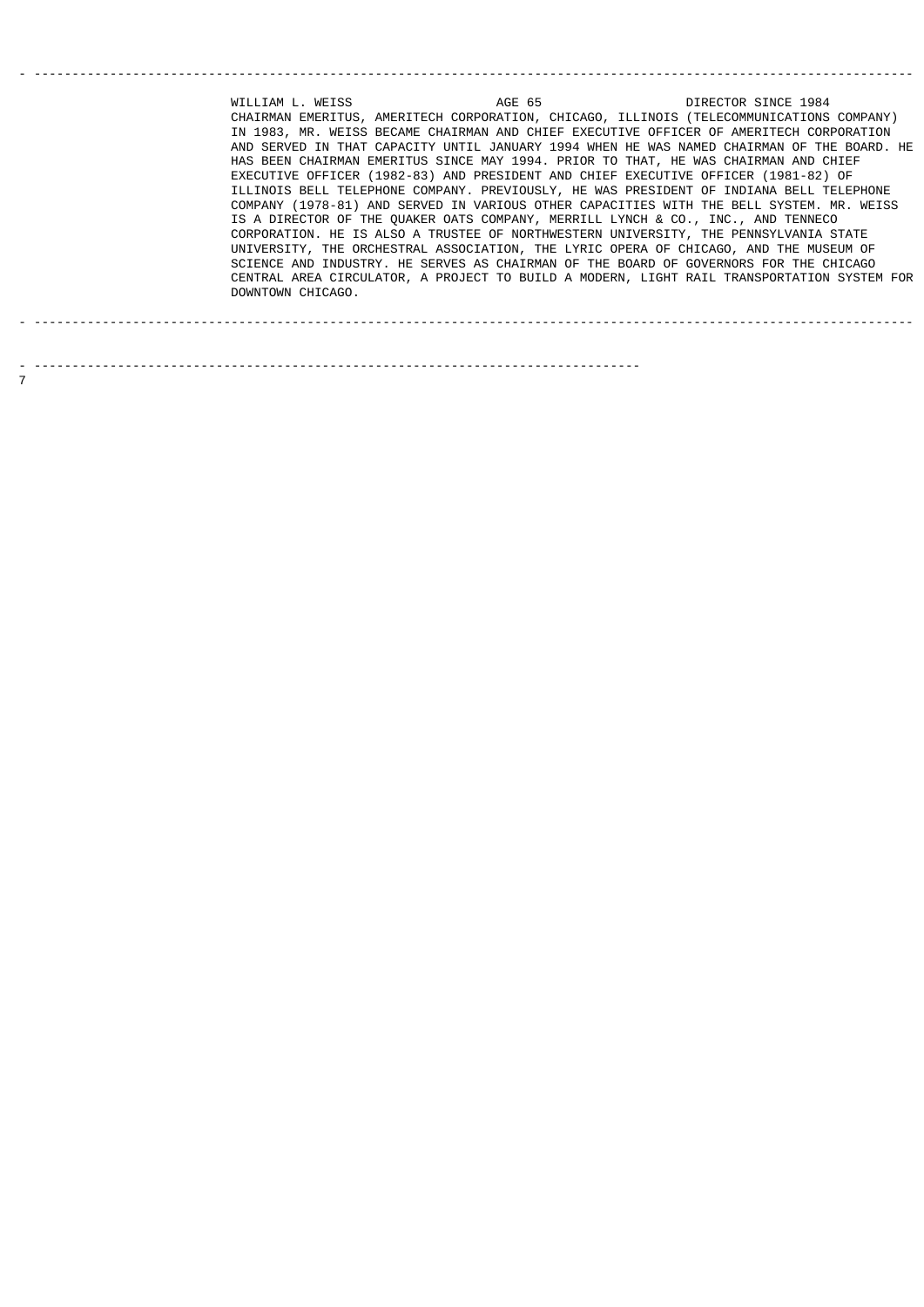### EXECUTIVE COMPENSATION

### Report of the Compensation Committee

The compensation committee of the board of directors is composed entirely of directors who have never been employees of the corporation. The committee is responsible for setting and administering the policies and programs that govern both annual compensation and stock ownership programs.

The foundation of the executive compensation program is based on principles designed to align compensation with the corporation's business strategy, values and management initiatives. The program:

- Integrates compensation programs with both the corporation's annual and long-term strategic planning and measurement processes.
- Supports a performance-oriented environment that rewards actual performance that is related to both goals and performance of the corporation as compared to that of industry performance levels.
- Helps attract and retain key executives critical to the long-term success of the corporation.

The key components of the compensation program are base salary, annual incentive award, and equity participation. These components are administered with the goal of providing total compensation that is competitive in the marketplace, recognizes meaningful differences in individual performance and offers the opportunity to earn above average rewards when merited by individual and corporate performance.

The marketplace is defined by comparing the corporation to a group of major corporations with similar characteristics, including industry and technology emphasis. These companies are included in the Standard and Poor's Healthcare Composite Index. A select group of non-healthcare companies chosen for size and performance comparability to the corporation is used as a secondary source of comparison.

Using compensation survey data from the comparison groups, a target for total compensation and each of its elements -- base, incentive, and equity-based compensation -- is established. The intent is to deliver total compensation that will be in the upper range of pay practices of peer companies when merited by the corporation's performance. To achieve this objective, a substantial portion of executive pay is delivered through performance-related variable compensation programs which are based upon achievement of the corporation's goals. Each year the committee reviews the elements of executive compensation to ensure that the total compensation program, and each of its elements, meets the overall objectives discussed above.

In 1994, total compensation was paid to executives based on individual performance and on the extent to which the business plans for their areas of responsibility were achieved or exceeded. On balance, performance goals were substantially met or exceeded and therefore compensation was paid accordingly.

Base compensation was determined by an assessment of each executive's performance, current salary in relation to the salary range designated for the job, experience, and potential for advancement as well as by the performance of the corporation. While many aspects of performance can be measured in financial terms, the committee also evaluated the success of the management team in areas of performance that cannot be measured by traditional accounting tools, including the development and execution of strategic plans, the development of management and employees, and the exercise of leadership within the industry and in the communities that Abbott serves. All of these factors were collectively taken into account by management and the compensation committee in determining the appropriate level of base compensation and annual increases.

The Abbott Management Incentive Plan is designed to reward executives when the corporation achieves certain financial objectives and when each executive's area of responsibility meets its predetermined goals. These goals include financial elements such as profitability, total sales, and earnings per common share and non-financial elements such as the achievement of selected strategic goals and the successful development of human resources. Each year individual incentive targets are established for incentive plan participants based on competitive survey data from the group of companies discussed above. As noted above, targets are set to deliver total compensation between the mid and upper range of competitive practice as warranted by corporate performance. For 1994, 40% of the target award was earned for achievement of the corporation's earnings per common share goal. The remainder of the targeted incentive was earned based on the committee's overall assessment of each participant's achievement of the predetermined goals discussed above.

The corporation has provided forms of equity participation as a key part of its total program for motivating and rewarding executives and managers for many years. Grants of stock options and restricted stock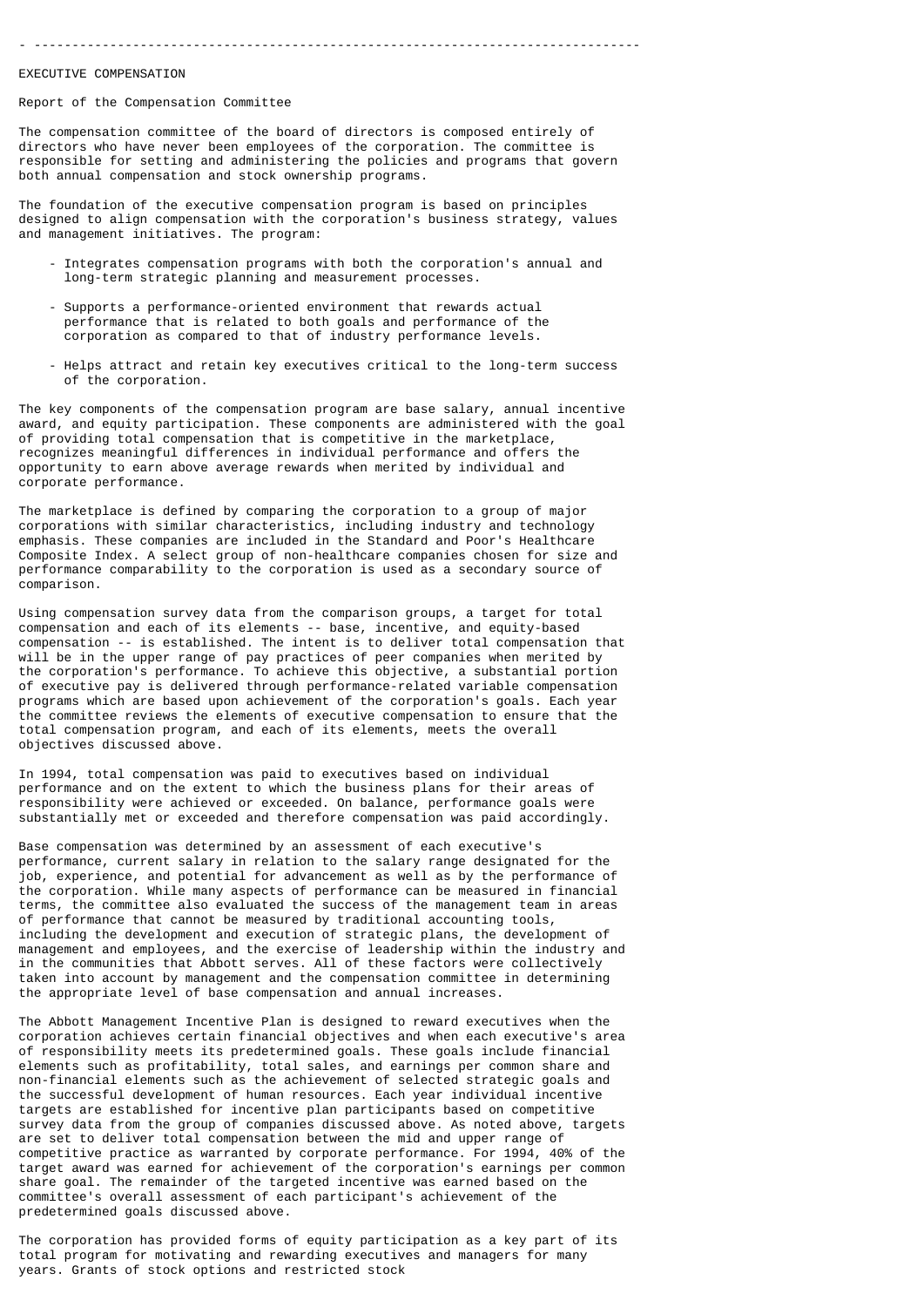$\begin{array}{c} \text{---} \\ \text{---} \\ \text{---} \\ \text{---} \\ \text{---} \end{array}$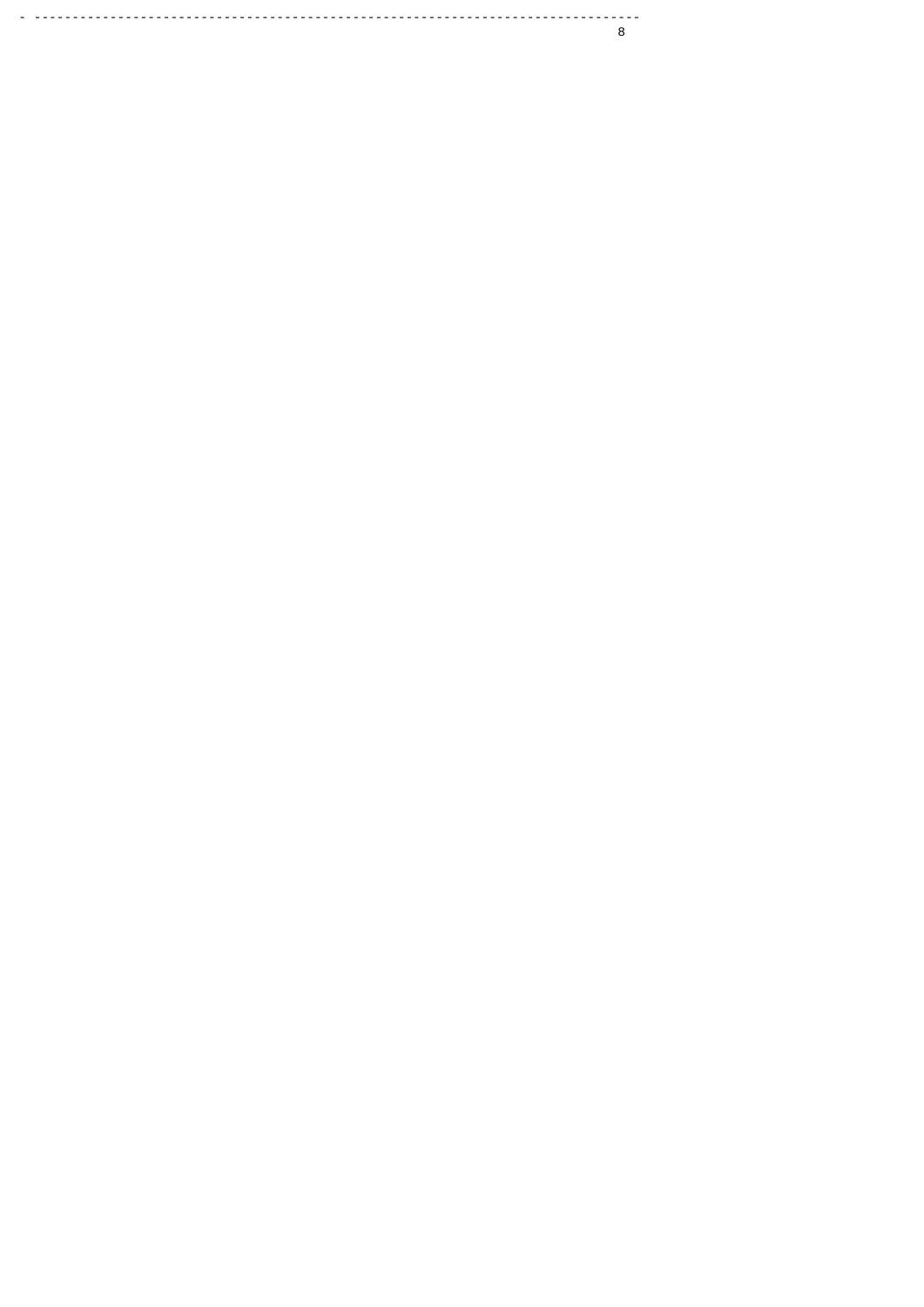have provided an important part of the equity link to shareholders. Through these vehicles, the corporation has encouraged its executives to obtain and hold the corporation's stock. Targeted award ranges for stock options and restricted stock opportunities are determined taking into account competitive practice among the comparison companies noted above. Equity participation targets are set based on established salary ranges and level of performance. As noted above, the target ranges are established such that equity participation opportunities will be in the mid-to-upper range of pay practices of peer companies when merited by corporation and individual performance. Actual individual awards are determined based on the established competitive target range and the committee's overall assessment of individual performance. The committee considers the amounts of options and restricted stock previously granted and the aggregate size of current awards in deciding to award additional options and restricted stock.

In 1994, the committee granted Mr. Burnham, the corporation's Chairman and Chief Executive Officer, a base salary increase of 2.8% which was consistent with the corporation's established merit increase program. As reflected in the corporation's financial statements, Abbott's performance in 1994 included 8.9% growth in sales, and 10.7% growth in earnings per common share. In light of this performance and their overall assessment of his performance, the committee determined to grant Mr. Burnham a 10.3% increase in bonus and a stock option grant.

It is the committee's policy to establish and maintain compensation programs for executive officers which operate in the best interests of the corporation and its stockholders in achieving the corporation's long-term business objectives. To that end, the committee will continue to assess the impact of the Omnibus Budget Reconciliation Act of 1993 on its executive compensation strategy and take action to assure that appropriate levels of deductibility are maintained.

### COMPENSATION COMMITTEE

W. D. Smithburg, chairman, K. F. Austen, H. L. Fuller, A. F. Jacobson, B. Powell, Jr., A. B. Rand, J. R. Walter, and W. L. Weiss.

- --------------------------------------------------------------------------------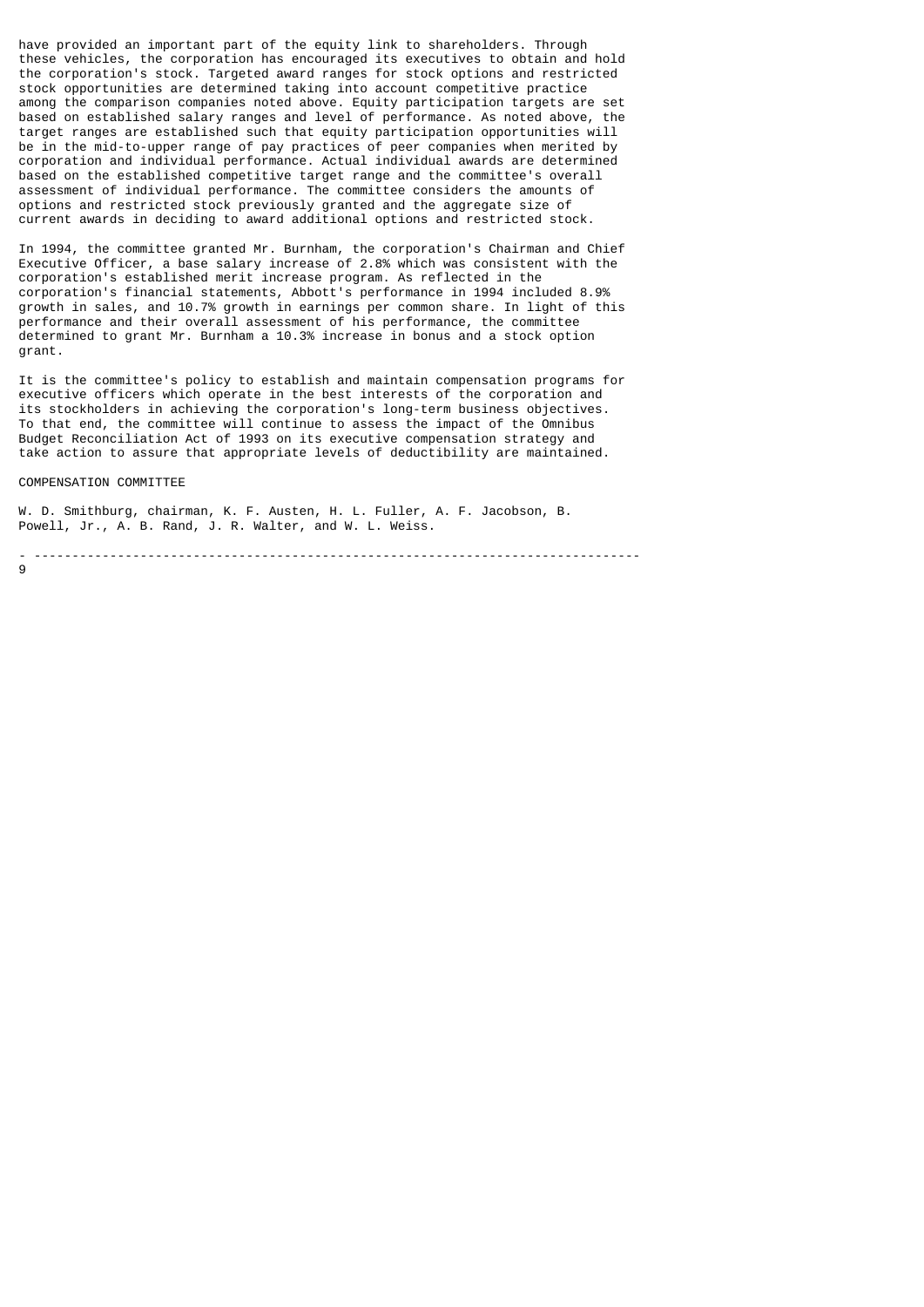## Summary Compensation Table

The following table summarizes compensation earned in 1994, 1993 and 1992 by the Chief Executive Officer and the four other most highly paid executive officers (the "named officers") in 1994.

|                                                                                       |                      |                                 | Annual Compensation             |                                             | Long-term Compensation                       |                                                        |                                          |
|---------------------------------------------------------------------------------------|----------------------|---------------------------------|---------------------------------|---------------------------------------------|----------------------------------------------|--------------------------------------------------------|------------------------------------------|
| Name and<br>Principal Position                                                        | Year                 | Salary<br>( \$)(1)              | Bonus $(\$)$                    | Other<br>Annual<br>Compen-<br>sation $(\$)$ | Restricted<br>Stock<br>Award(s)<br>( \$)(2)  | Securities<br>Underlying<br>Options/<br>SARS $($ # $)$ | All Other<br>Compen-<br>sation $(\$)(5)$ |
| Duane L. Burnham<br>Chairman of the Board,<br>Chief Executive Officer and<br>Director | 1994<br>1993<br>1992 | \$794,269<br>772,615<br>761,535 | \$800,000<br>725,000<br>682,500 | \$207,556<br>192,449<br>64,592              | \$<br>$\Theta$<br>787,500(3)<br>823, 125 (4) | 195,000<br>195,000<br>120,000                          | 25,471<br>\$<br>24,306<br>6,078          |
| Thomas R. Hodgson<br>President,<br>Chief Operating Officer and<br>Director            | 1994<br>1993<br>1992 | 569,438<br>554,146<br>512,063   | 650,000<br>605,000<br>550,000   | 58,311<br>62,036<br>31,303                  | 0<br>472,500(3)<br>548,750(4)                | 130,002<br>130,002<br>70,008                           | 18,847<br>17,857<br>6,226                |
| Paul N. Clark<br>Senior Vice President<br>Pharmaceutical Operations                   | 1994<br>1993<br>1992 | 342,692<br>332,692<br>330, 252  | 390,000<br>362,500<br>340,000   | 1,100<br>7,552<br>6,369                     | 0<br>0<br>329, 250(4)                        | 0<br>0<br>84,024                                       | 10,920<br>8,722<br>6,048                 |
| Gary P. Coughlan<br>Senior Vice President, Finance<br>and Chief Financial Officer     | 1994<br>1993<br>1992 | 406,923<br>395, 385<br>393,525  | 380,000<br>360,000<br>330,000   | 40,684<br>27,627<br>13,255                  | 0<br>0<br>329, 250(4)                        | 0<br>0<br>81,324                                       | 12,715<br>12,220<br>5,959                |
| David A. Thompson<br>Senior Vice President<br>Strategic Improvement Processes         | 1994<br>1993<br>1992 | 352,692<br>342,692<br>340,608   | 400,000<br>385,000<br>385,000   | 55,602<br>45,629<br>18,436                  | 0<br>0<br>329, 250(4)                        | 0<br>0<br>84,024                                       | 11,963<br>11,274<br>6,345                |

### TABLE FOOTNOTES

- (1) The 1994 and 1993 amounts reflect 26 two-week pay periods. The 1992 amounts reflect 27 two-week pay periods.
- (2) The number and value of restricted shares held, respectively, as of December 31, 1994 were as follows: D. L. Burnham - 68,000/\$2,218,500; T. R. Hodgson - 37,600/\$1,226,700; P. N. Clark - 16,000/\$522,000; G. P. Coughlan -28,800/\$939,600; and D. A. Thompson - 16,000/\$522,000. The officers receive all dividends paid on these shares.
- (3) The number of shares covered by these awards are 30,000 for D. L. Burnham and 18,000 for T. R. Hodgson. These awards vest in three equal installments on January 10, 1994, 1995 and 1996.
- (4) The number of shares covered by these awards and the number of shares vested, respectively, are as follows: D. L. Burnham - 30,000/6,000; T. R. Hodgson - 20,000/4,000; P. N. Clark - 12,000/2,400; G. P. Coughlan - 12,000/2,400; and D. A. Thompson - 12,000/2,400. The remaining shares covered by the awards vest five years from the date of grant.
- (5) Employer contributions made to the Stock Retirement Plan and made or accrued with respect to the 401(k) Supplemental Plan.

- --------------------------------------------------------------------------------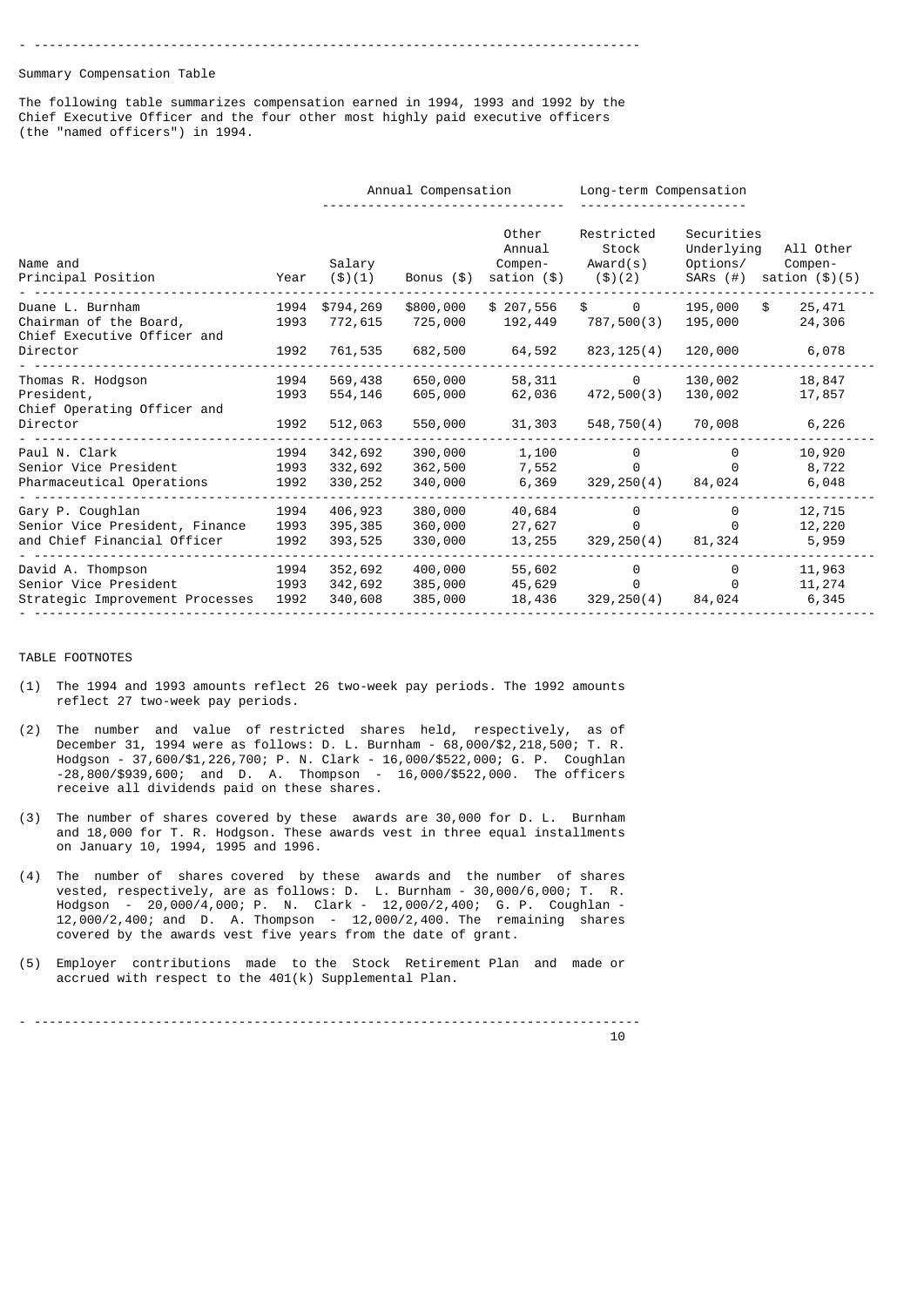### Stock Options

The following tables summarize the named officers' stock option activity during 1994.

Option/SAR Grants in Last Fiscal Year

#### Individual Grants

| Name              | Number of Securities<br>Underlying Options/<br>SARs Granted $(\#)(1)$ | % of Total Options/<br>SARs Granted to<br>Employees in Fiscal<br>Year | Exercise<br>or<br>Base<br>Price<br>(\$/Sh.) Date (2) | Expiration |
|-------------------|-----------------------------------------------------------------------|-----------------------------------------------------------------------|------------------------------------------------------|------------|
| Duane L. Burnham  | 195,000                                                               | 10.3%                                                                 | \$28.64                                              | 04/29/04   |
| Thomas R. Hodgson | 130,002                                                               | 6.9                                                                   | 28.64                                                | 04/29/04   |
| Paul N. Clark     | $\Theta$                                                              | 0.0                                                                   | N/A N/A                                              |            |
| Gary P. Coughlan  | 0                                                                     | 0.0                                                                   | N/A                                                  | N/A        |
| David A. Thompson | 0                                                                     | 0.0                                                                   | N/A N/A                                              |            |

- -------------------------------------------------------------------------------------------------

Assumed Rates for Appreciation

(4):

|                                                                        | Potential Realized Value at<br>Assumed Annual Rates of Stock<br>Price Appreciation for Option<br>Term(3): |                                   |  |  |  |
|------------------------------------------------------------------------|-----------------------------------------------------------------------------------------------------------|-----------------------------------|--|--|--|
| Name                                                                   |                                                                                                           | $5\%$ (\$) $10\%$ (\$)            |  |  |  |
| Duane L. Burnham                                                       | \$3,512,251                                                                                               | \$8,900,733                       |  |  |  |
| Thomas R. Hodgson<br>-------------------------------                   | 2,341,536                                                                                                 | 5,933,913                         |  |  |  |
| Paul N. Clark<br>.                                                     | N/A                                                                                                       | N/A                               |  |  |  |
| Gary P. Coughlan                                                       | N/A                                                                                                       | N/A                               |  |  |  |
| _____________________________<br>David A. Thompson                     | N/A                                                                                                       | N/A                               |  |  |  |
| Gain for all Shareholders at<br>Assumed Rates for Appreciation<br>(4): |                                                                                                           | \$16,481,442,069 \$41,767,210,134 |  |  |  |

#### TABLE FOOTNOTES

- (1) Limited stock appreciation rights have been granted in tandem with these options. These rights are only exercisable for sixty days following a change in control of the corporation. Upon exercise, the optionee must surrender the related option and will receive a payment, in cash, in an amount equal to the difference between the option's price and the fair market value of the shares subject to the option.
- (2) One-third of the shares covered by these options are exercisable after one year; two-thirds after two years; and all after three years.
- (3) The dollar amounts under these columns are the result of calculations at the 5% and 10% rates required by the SEC and, therefore, are not intended to forecast possible future appreciation, if any, of the stock price.
- (4) Amounts were determined using total shares outstanding at December 31, 1994 of 803,279,722 and December 31, 1994 closing market price of \$32.625 per share.

Aggregated Option/SAR Exercises in Last Fiscal Year and FY-end Option/SAR Values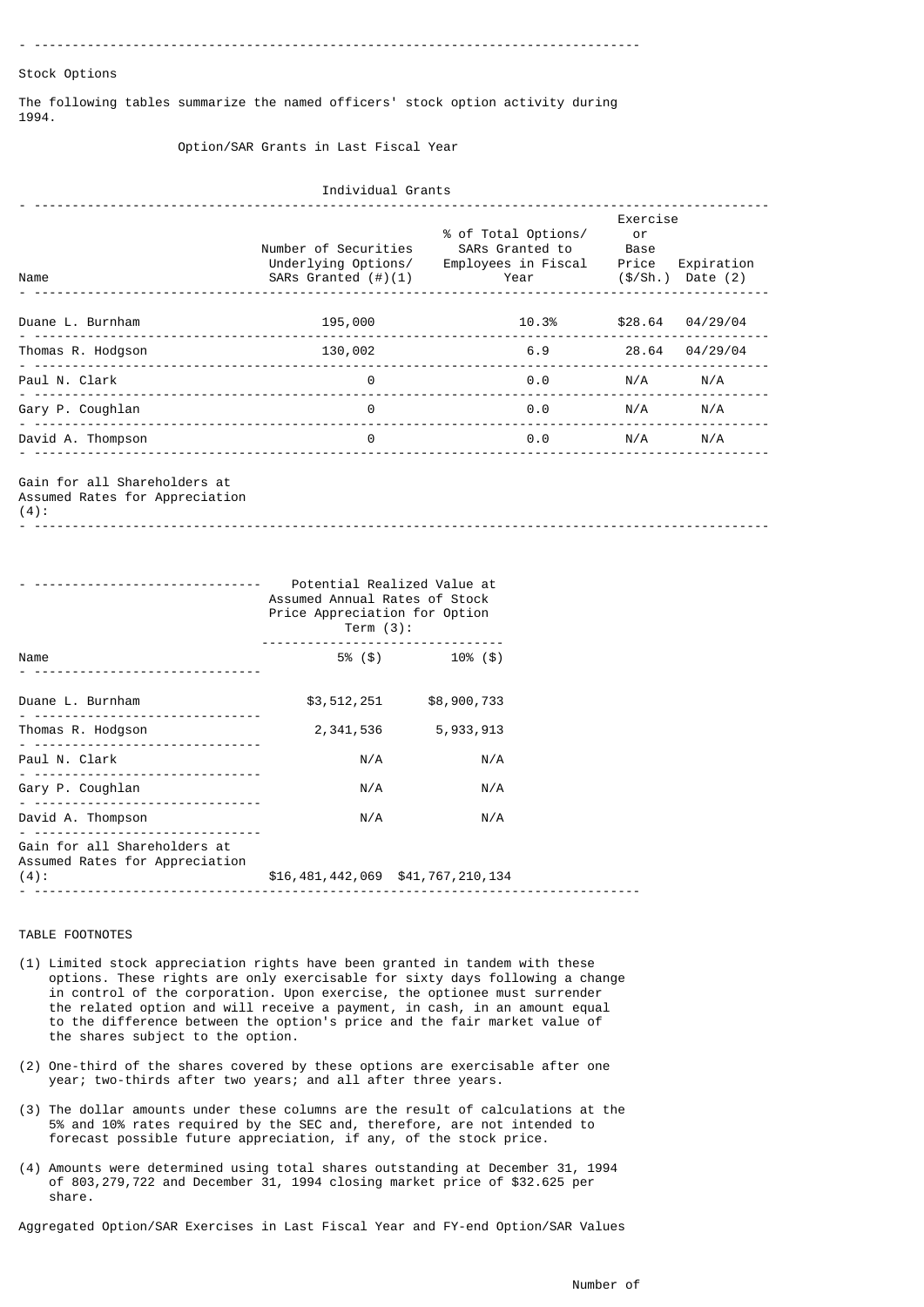| Name              | Shares Acquired<br>on Exercise $($ #) | Value Realized | (3) | Securities<br>Underlying<br>Unexercised<br>Options/SARs at<br>$FY-end$ $(#)$<br>Exercisable/<br>Unexercisable | Value of Unexercised<br>In-the-Money<br>Options/SARs at<br>$FY-end ($ \$)<br>Exercisable/<br>Unexercisable |           |
|-------------------|---------------------------------------|----------------|-----|---------------------------------------------------------------------------------------------------------------|------------------------------------------------------------------------------------------------------------|-----------|
| Duane L. Burnham  | 0                                     | \$             | 0   | 271,670 / 405,000                                                                                             | \$2,369,746 / \$1,794,575                                                                                  |           |
| Thomas R. Hodgson | 0                                     |                | 0   | 136,672 / 263,342                                                                                             | 918,450/                                                                                                   | 1,188,901 |
| Paul N. Clark     | 0                                     |                | 0   | 162,728 /<br>56,016                                                                                           | 2,313,863 /                                                                                                | 10,363    |
| Gary P. Coughlan  | 0                                     |                | 0   | 107, 110 /<br>54,216                                                                                          | 1,010,243/                                                                                                 | 10,030    |
| David A. Thompson | 0                                     |                | 0   | 239,376 /<br>56,016                                                                                           | 3,985,937 /                                                                                                | 10,363    |
|                   |                                       |                |     |                                                                                                               |                                                                                                            |           |

## Annuity Retirement Plan

The corporation and certain subsidiaries maintain a defined benefit pension plan known as the Abbott Laboratories Annuity Retirement Plan covering most employees in the United States, age 21 or older. Pension benefits are generally based on service and eligible earnings for the 60 consecutive months within the final 120 months of employment for which eligible earnings were highest. Pension benefits are partially offset for Social Security benefits.

The following table shows the estimated annual benefits payable to employees upon normal retirement. The amounts shown are computed on a straight life annuity basis without giving effect to Social Security off-sets and include supplemental benefits under a nonqualified supplemental pension plan. The compensation considered in determining the pensions payable to the named officers is the compensation shown in the "Salary" and "Bonus" columns of the Summary Compensation Table on page 10.

- --------------------------------------------------------------------------------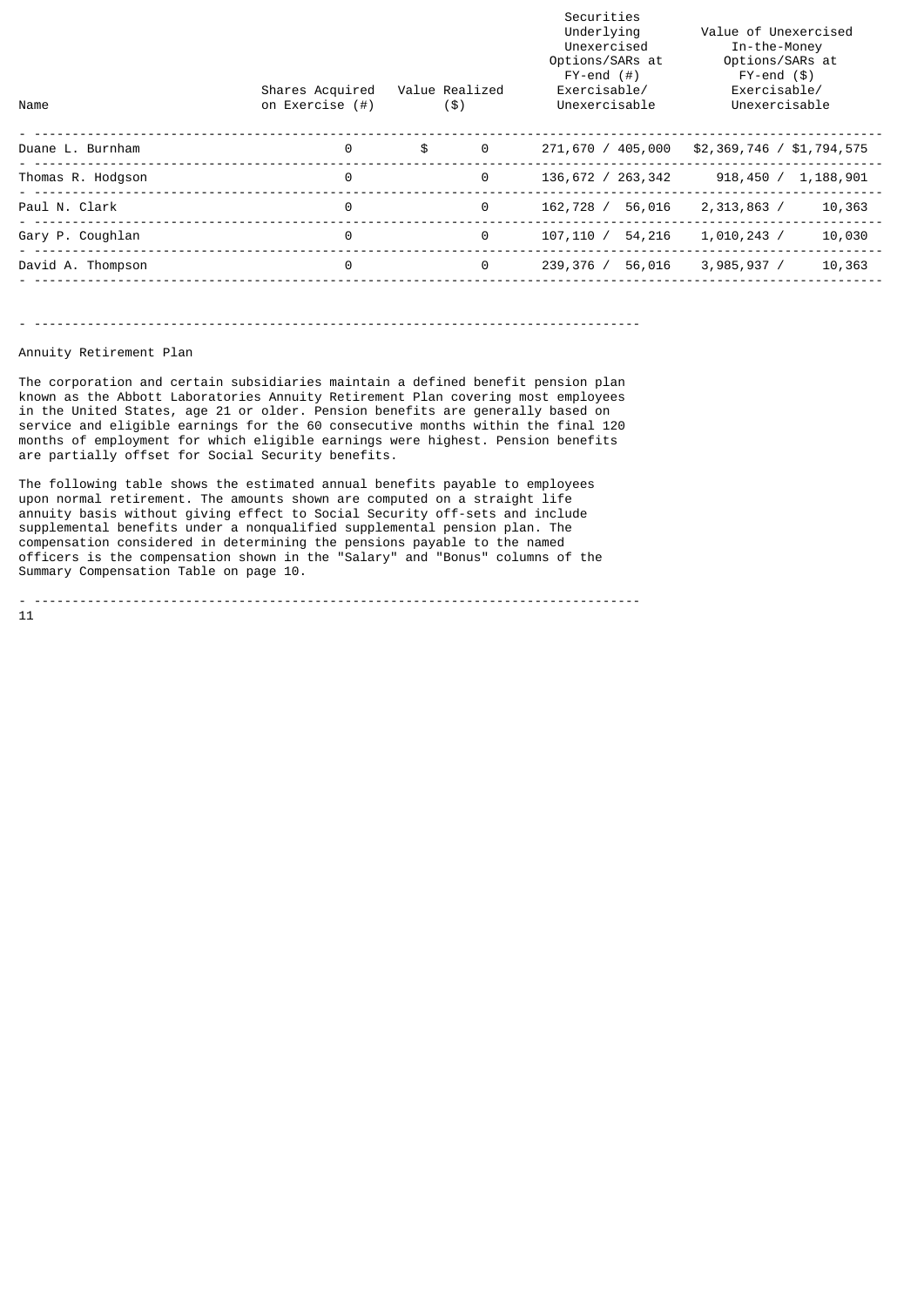## Pension Plan Table

|                                                                                                        | Years of Service                                                                       |                                                                                        |                                                                                          |                                                                                            |                                                                                            |  |  |
|--------------------------------------------------------------------------------------------------------|----------------------------------------------------------------------------------------|----------------------------------------------------------------------------------------|------------------------------------------------------------------------------------------|--------------------------------------------------------------------------------------------|--------------------------------------------------------------------------------------------|--|--|
| Remuneration                                                                                           | 15                                                                                     | 20                                                                                     | 25                                                                                       | 30                                                                                         | 35                                                                                         |  |  |
| \$<br>700,000<br>900,000<br>1,100,000<br>1,300,000<br>1,500,000<br>1,700,000<br>1,900,000<br>2,100,000 | \$236,250<br>303,750<br>371,250<br>438,750<br>506,250<br>573,750<br>641,250<br>708,750 | \$315,000<br>405,000<br>495,000<br>585,000<br>675,000<br>765,000<br>855,000<br>945,000 | \$367,500<br>472,500<br>577,500<br>682,500<br>787,500<br>892,500<br>997,500<br>1,102,500 | \$388,500<br>499,500<br>610,500<br>721,500<br>832,500<br>943,500<br>1,054,500<br>1,165,500 | \$388,500<br>499,500<br>610,500<br>721,500<br>832,500<br>943,500<br>1,054,500<br>1,165,500 |  |  |

The table above covers the aggregate pension accrued under both the Annuity Retirement Plan and the supplemental pension plan. Pensions accrued under the Annuity Retirement Plan are funded through the Abbott Laboratories Annuity Retirement Trust, established on behalf of all participants in that plan. Pensions accrued under the nonqualified supplemental pension plan with present values exceeding \$100,000 are funded through individual trusts established on behalf of the participants in that plan. During 1994, the following amounts, less applicable tax withholdings, were deposited in such individual trusts established on behalf of the named officers: D. L. Burnham, \$78,775; T. R. Hodgson, \$81,677; P. N. Clark, \$3,284; and D. A. Thompson, \$59,768. As of December 31, 1994, the years of service credited under the Plan for the named officers were as follows: D. L. Burnham - 12; T. R. Hodgson - 22; P. N. Clark - 10; G. P. Coughlan - 4; and D. A. Thompson  $-23$ .

### Compensation of Directors

Employees of the corporation are not compensated for serving on the board or on board committees. Non-employee directors are compensated under the Abbott Laboratories Non-Employee Directors' Fee Plan in the amounts of \$4,167 for each month of service as director and \$667 for each month of service as chairman of a board committee (\$1,600 for each month of service as chairman of the executive committee).

- --------------------------------------------------------------------------------

Fees earned under this Plan are paid in cash to the director, or deferred (as a non-funded obligation of the corporation or paid into a secular trust established by the director) until payments commence (generally at age 65 or upon retirement from the board of directors). If the fees are deferred, the director may elect to have the fees credited to a stock equivalent account under which the fees accrue the same return they would have earned if invested in common shares of the corporation. Interest is accrued annually on deferred fees not credited to a stock equivalent account.

Under the Plan, the corporation may grant a director who retires from the board a retirement benefit, and such benefit will be payable to the surviving spouse of any director who dies while serving as a director. The retirement benefit consists of payment of an amount equal to the monthly director's fee in effect on the date the director retires (or, for a director who dies, the fee in effect on the date of death) for a period equal to his or her service on the board to a maximum of 120 months. In return for the retirement benefit, the director agrees to provide consulting services to the board.

Under the Abbott Laboratories 1991 Incentive Stock Program, each non-employee director who is elected to the board of directors at the annual shareholder meeting receives a restricted stock award with a fair market value on the date of the award closest to, but not exceeding, twenty thousand dollars. In 1994, this was 698 shares. The shares are nontransferable prior to termination, retirement from the board, death, or a change in control of the corporation. The non-employee directors are entitled to vote the shares and receive all dividends paid on the shares.

In 1994, K. F. Austen, a non-employee director, performed services for the corporation pursuant to a consulting agreement in the areas of research and development, new technology and immunopharmacology. The consulting agreement, which expires on March 31, 1998, provides that the fees he earns under the agreement may receive the same treatment as fees earned under the Abbott Laboratories Non-Employee Directors' Fee Plan. In 1994, Dr. Austen received \$50,000 for his consulting services.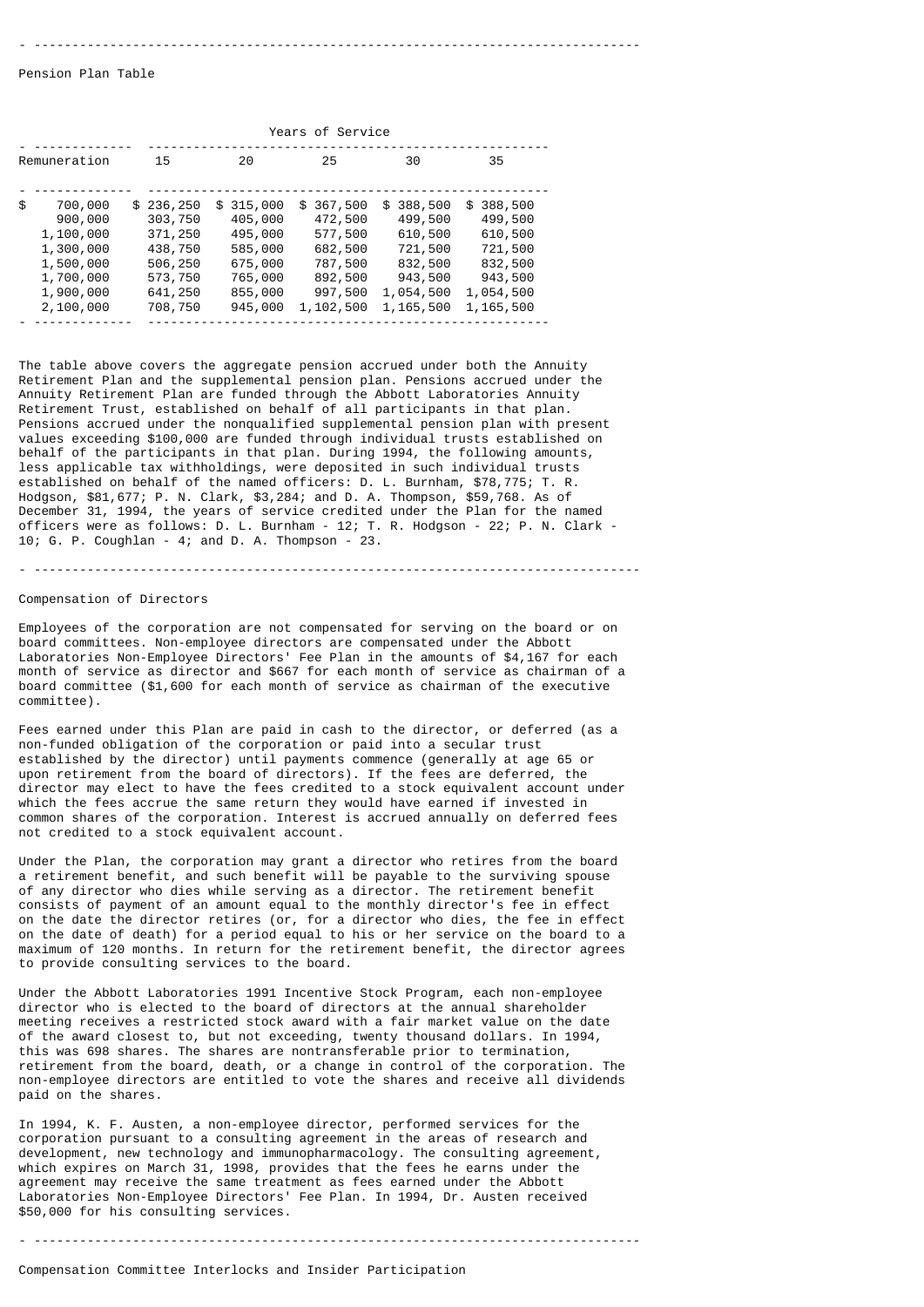The persons who served as members of the compensation committee of the corporation's board of directors during 1994 are named on page 3, "Committees of the Board of Directors." - --------------------------------------------------------------------------------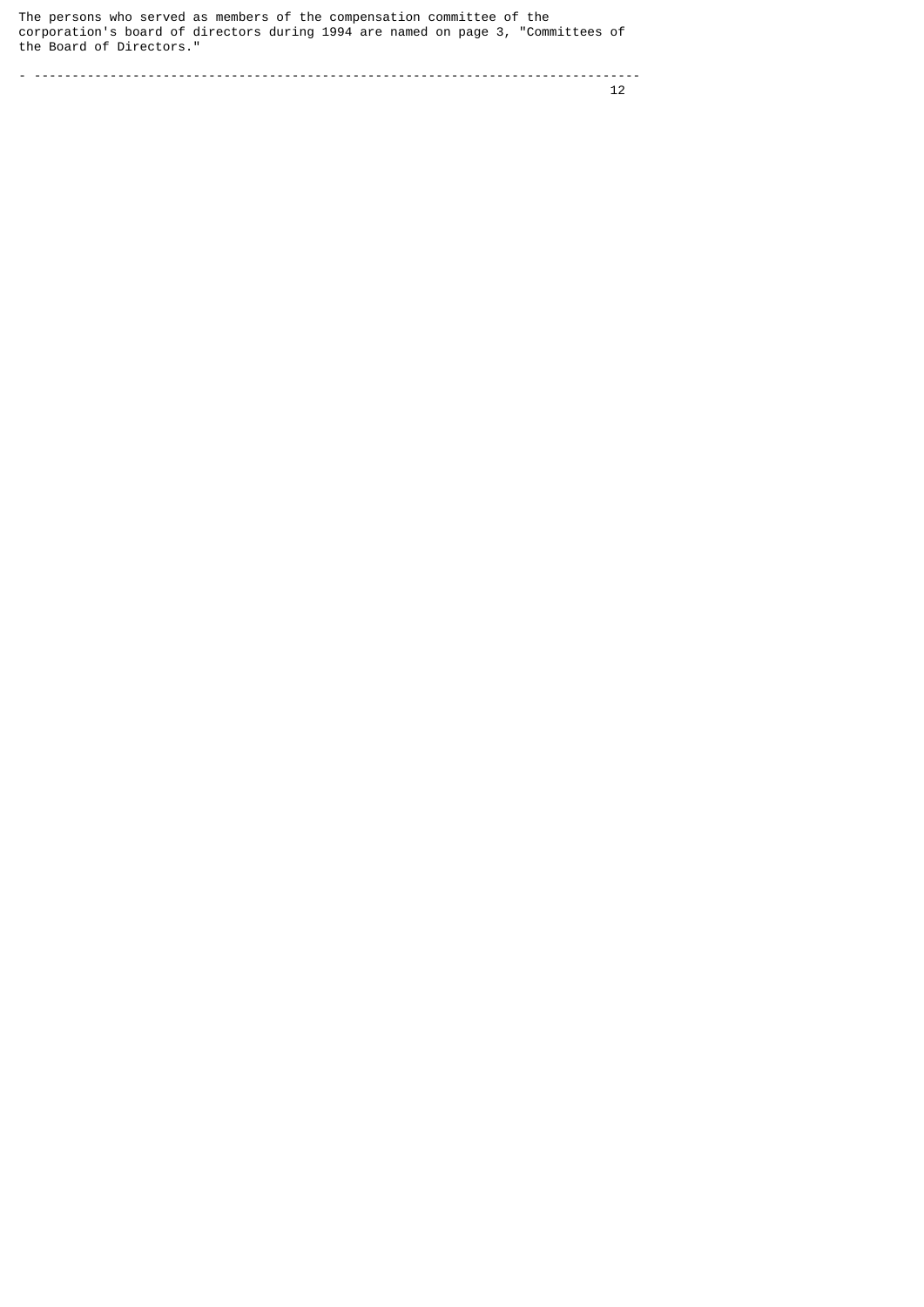### Performance Graph

The following graph compares the change in the corporation's cumulative total shareholder return on its common shares with the Standard and Poor's 500 Stock Index and the Standard and Poor's Healthcare Composite Index.

EDGAR REPRESENTATION OF DATA POINTS USED IN PRINTED GRAPHIC

| COMPANY/INDEX         | DEC-89 | DEC-90 | DEC-91 | DFC-92 | DFC-93 | DFC-94 |
|-----------------------|--------|--------|--------|--------|--------|--------|
| S&P 500 Index         | 100.00 | 96.90  | 126.42 | 136.05 | 149.76 | 151.74 |
| Abbott Laboratories   | 100.00 | 135.24 | 210.87 | 189.49 | 189.36 | 213.87 |
| Health Care Composite | 100.00 | 117.45 | 180.89 | 151.42 | 138.70 | 156.89 |

- --------------------------------------------------------------------------------

## Security Ownership of Officers and Directors

The table below reflects the numbers of common shares beneficially owned by the directors, the named officers, and all directors and executive officers of the corporation as a group as of January 31, 1995. It also reflects the number of equivalent stock units held by non-employee directors under the Abbott Laboratories Non-Employee Directors' Fee Plan described on page 12 and by K. F. Austen under the consulting agreement described on page 12.

| <b>NAME</b>           | SHARES BENEFICIALLY<br>OWNED, EXCLUDING<br>OPTIONS $(1)(2)$ | EQUIVALENT<br><b>STOCK UNITS</b> |
|-----------------------|-------------------------------------------------------------|----------------------------------|
| K. Frank Austen, M.D. | 9,826                                                       | 4,529                            |
| Duane L. Burnham      | 418,301                                                     | 0                                |
| Paul N. Clark         | 105,197                                                     | 0                                |
| Gary P. Coughlan      | 78,196(3)                                                   | 0                                |
| H. Laurance Fuller    | 13,894                                                      | 13,582                           |
| The Lord Hayhoe PC    | 6,094                                                       | 0                                |
| Thomas R. Hodgson     | 412,785                                                     | 0                                |
| Allen F. Jacobson     | 3,488                                                       | 2,858                            |
| David A. Jones        | 146,890                                                     | 38, 115                          |

| ________    |                     |             |
|-------------|---------------------|-------------|
|             |                     |             |
| <b>NAMF</b> | OPTIONS $(1)(2)$    | STOCK UNITS |
|             | OWNED, EXCLUDING    | EQUIVALENT  |
|             | SHARES BENEFICIALLY |             |
|             |                     |             |
|             |                     |             |

| Boone Powell, Jr.                                                           | 10,226    | 22,269  |
|-----------------------------------------------------------------------------|-----------|---------|
| Addison Barry Rand<br>--------------------------                            | 3,863     | 0       |
| W. Ann Reynolds, Ph.D.                                                      | 12,479    | 22,893  |
| William D. Smithburg                                                        | 17,908    | 36,127  |
| David A. Thompson                                                           | 137,996   | 0       |
| John R. Walter                                                              | 6,826     | 9,248   |
| William L. Weiss                                                            | 21,426    | 4,447   |
| All directors and executive<br>officers as a group (34<br>persons) $(3)(4)$ | 2,440,198 | 154,068 |
|                                                                             |           |         |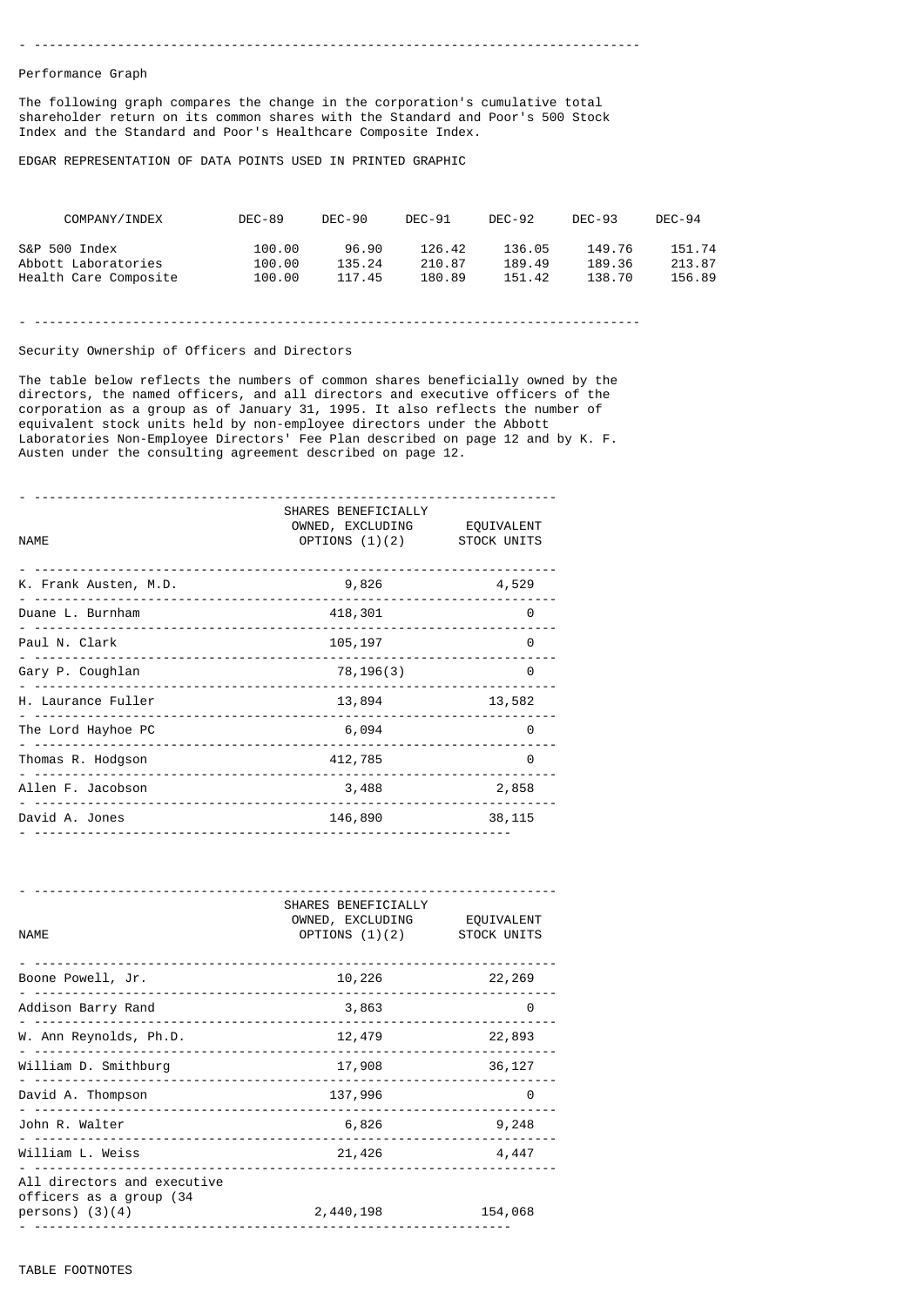- (1) The number of unexercised option shares which were exercisable within 60 days after January 31, 1995 were: D. L. Burnham, 271,670; T. R. Hodgson, 136,672; P. N. Clark, 162,728; G. P. Coughlan, 107,110; D. A. Thompson, 239,376; and all executive officers as a group (23 persons), 2,154,572.
- (2) The table includes the shares held in the named officers' accounts in the Abbott Laboratories Stock Retirement Trust as follows: D. L. Burnham, 4,934; T. R. Hodgson, 25,653; P. N. Clark, 2,992; G. P. Coughlan, 3,280; and D. A. Thompson, 33,908. Each officer has shared voting power and sole investment power with respect to the shares held in his account.
- (3) G. P. Coughlan is a trustee of the Abbott Laboratories Stock Retirement Trust and has shared voting power with respect to all of the common shares owned by that trust. He is also a director of the Abbott Laboratories Fund and has shared voting and investment power with respect to all of the common shares owned by the fund. The table does not include the shares held by either the trust or the fund. As of January 31, 1995 the Abbott Laboratories Stock Retirement Trust owned 65,804,166 shares (8.2%) of the outstanding shares of the corporation; and the Abbott Laboratories Fund owned 1,085,640 shares (.1%) of the outstanding shares of the corporation.
- (4) Excluding G. P. Coughlan's shared voting and/or investment power over the shares held by the Abbott Laboratories Stock Retirement Trust and the Abbott Laboratories Fund, (see footnote 3) the directors and executive officers as a group together own beneficially less than one percent of the outstanding shares of the corporation.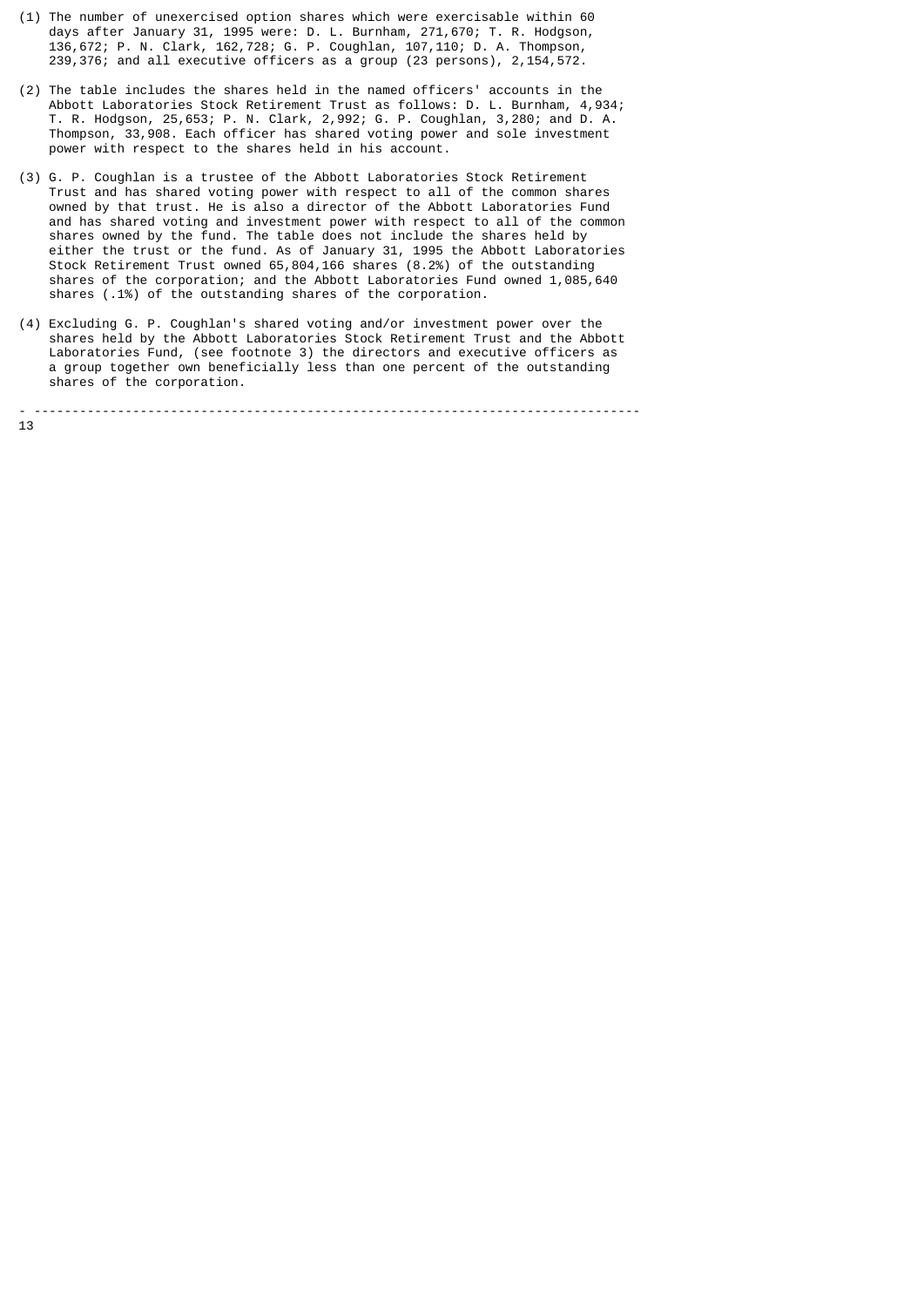## - ---------------------------------------------------------------

## COMPLIANCE WITH SECTION 16(A) OF THE SECURITIES EXCHANGE ACT OF 1934

The corporation believes that during 1994 its officers and directors complied with all filing requirements under Section 16(a) of the Securities Exchange Act of 1934 except as described below. Richard Morehead, an officer of the corporation, filed one late report. Mr. Morehead amended his 1993 Form 5 to report that his son acquired 7 shares and his daughter acquired 6 shares in 1993 through their participation in the Abbott Laboratories Dividend Reinvestment Plan. John Kringel, an officer of the corporation, filed three late Form 4's, each reporting a single additional transaction. One reported a sale of 40 shares by his son. One reported a transfer of shares from his wife's account to his account. One reported a sale of 1,200 shares by a trust of which he is a co-trustee.

- --------------------------------------------------

#### SELECTION OF INDEPENDENT PUBLIC ACCOUNTANTS (ITEM NO. 2 ON PROXY CARD)

The bylaws of the corporation provide that, upon the recommendation of the audit committee, the board of directors shall appoint annually a firm of independent public accountants to serve as auditors, and that such appointment shall be submitted for ratification by the shareholders at the Annual Meeting. The board has appointed Arthur Andersen LLP to act as auditors for the current year. This firm has served as auditors of the corporation since 1963. The board of directors recommends a vote FOR ratification of the selection of Arthur Andersen LLP as independent public accountants for 1995.

Representatives of Arthur Andersen LLP are expected to be present at the Annual Meeting and will be given the opportunity to make a statement if they desire to do so. They will also be available to respond to appropriate questions.

- --------------------------------------------------

## SHAREHOLDER PROPOSALS

A shareholder proposal is included in this proxy statement. The corporation is advised that the proposal will be presented for action at the Annual Meeting. The proposed resolution and statement made in support thereof are presented below. The names and addresses of the shareholders submitting the proposal will be furnished by the corporation to any person requesting such information. The board of directors recommends that you vote AGAINST the proposal.

### - --------------------------------------------------

SHAREHOLDER PROPOSAL ON INFANT FORMULA (ITEM NO. 3 ON PROXY CARD)

WHEREAS - the misuse of infant formula is a serious health problem. When formula is mixed with impure water or inadequate amounts of formula are used in preparation, infants often become sick and many die. In fact UNICEF's Director, James Grant has estimated that over one million babies lives could be saved annually if their mothers breastfed instead of bottlefed. Thus, it is vitally important that infant formula companies do not engage in marketing or promotion practices which undermine breast-feeding and promote formula instead. We are pleased that our company has stated publicly that it endorses breast-feeding as the superior form of infant nutrition and is committed to the principle that its marketing practices do not discourage breast-feeding.

Hiroshi Nakajima, M.D., Ph.D., Director-General of the World Health Organization (WHO) and James P. Grant, Executive Director of UNICEF urge that infant formula companies, "within the context of legal instruments and requirements within countries, comply with the principles of the International Code (of Marketing for Breast-Milk Substitutes) in all countries to the fullest extent possible."

Dr. Nakajima and Mr. Grant further state that "adherence to the International Code of Marketing of Breast-Milk Substitutes in its entirety in all countries is a minimum requirement and only one of several important actions required in order to protect healthy practices in respect of infant and young child feeding."

However, Abbott Ross has still not ended its practice of providing free supplies of formula to hospitals as a marketing tool to encourage that hospital to buy Ross formula unless forbidden to do so by government regulation. This is a clear Code violation. In addition, Abbott continues to face other complaints that it internationally violates the Code.

Our company also faces domestic controversy re: infant formula price fixing and paid \$140 million in settlement of a court case, and faces other cases that could be very costly.

THEREFORE be it resolved that the shareholders request the board of directors to endorse and implement, within any country's legal context, the International Code of Marketing for Breast-Milk Substitutes wherever it sells infant formula.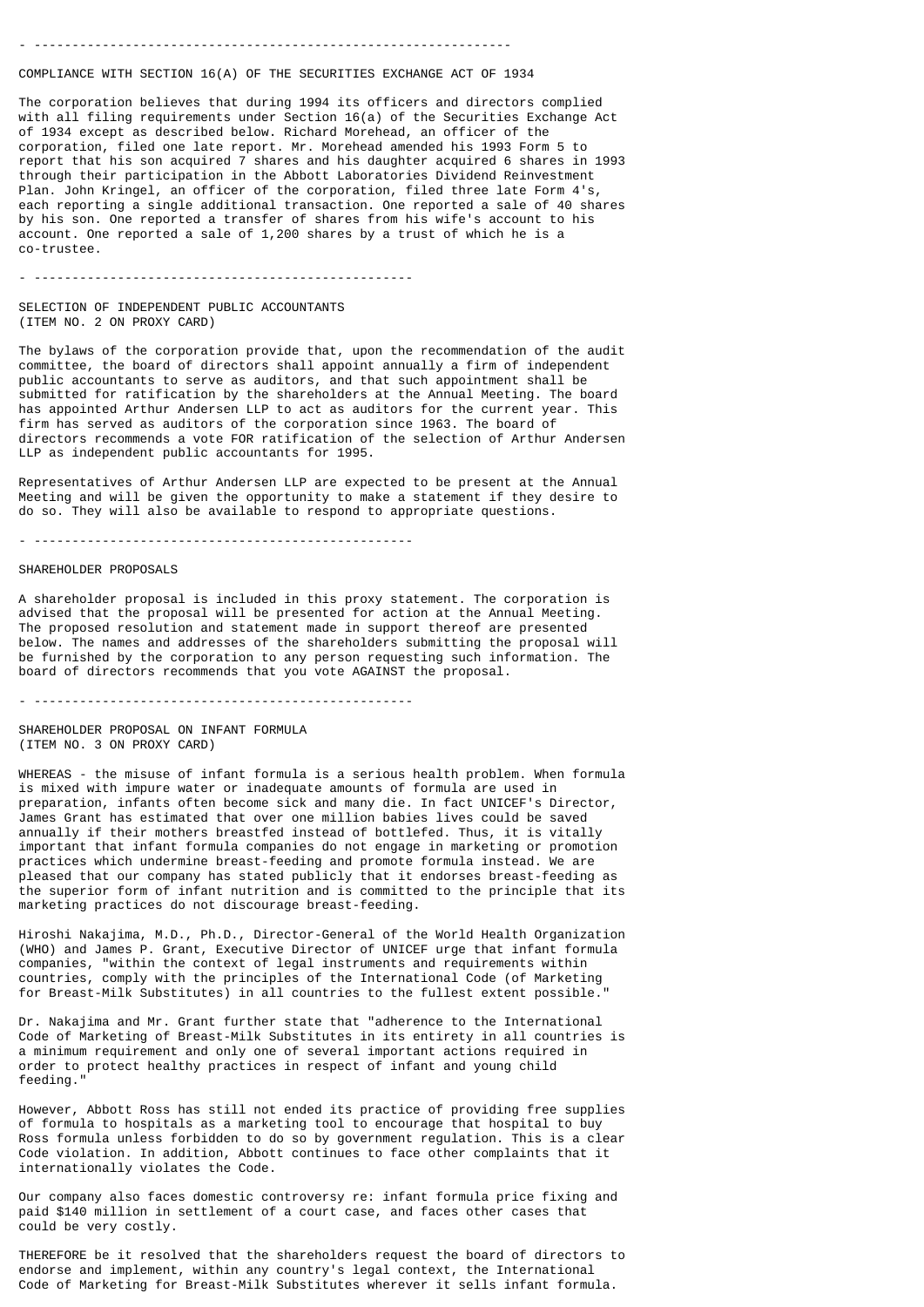$\frac{1}{14}$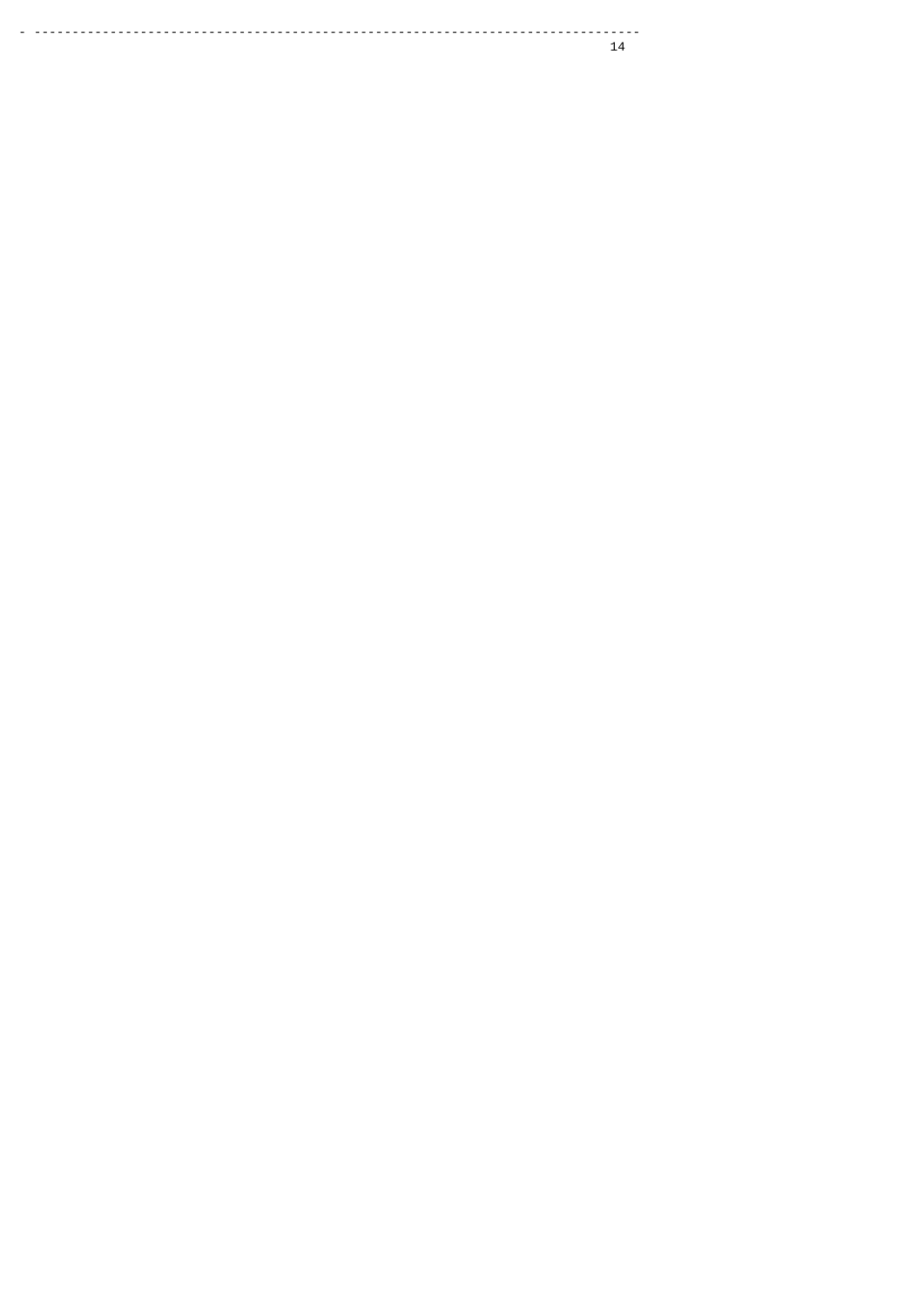- --------------------------------------------------

PROPONENTS' STATEMENT IN SUPPORT OF SHAREHOLDER PROPOSAL ON INFANT FORMULA

Adopted by the World Health Assembly in 1981 to protect infant health from inappropriate commercial pressures, the WHO/UNICEF Code is a reasonable standard and minimum requirement for infant formula industry behavior.

Addressing the "universality of the Code," Dr. Hiroshi Nakajima, M.D., Director-General of the World Health Organization (WHO), says there is NO label such as developed or developing when it comes to promoting breast-feeding. He says the Code has "universal relevance."

"Breast is best" means the preferred feeding for infants in all countries. There should be no national boundaries for the best nutrition and healthiest babies. We want Abbott to commit to following the Code wherever it does business.

We ask you to support this resolution requesting that company policy be consistent with internationally agreed upon health care practices and the aim of the Code "to promote and protect breast-feeding."

- --------------------------------------------------

BOARD OF DIRECTORS STATEMENT IN OPPOSITION TO SHAREHOLDER PROPOSAL ON INFANT FORMULA (ITEM NO. 3 ON PROXY CARD)

Your board of directors opposes the shareholder proposal, and recommends that you vote AGAINST the proposal.

Abbott believes that its marketing of infant formula is extremely responsible. Abbott follows the WHO Code in its entirety in developing countries. Further, Abbott has instructed its international affiliate management to eliminate free and low cost supplies to institutions whenever government legislation has been passed, whenever a hospital or group of hospitals request elimination of free supplies, or whenever common business practice in a local area follows that pattern.

Worldwide, Abbott supports breastfeeding as the best source of nutrition for infants.

Your board of directors recommends that you vote AGAINST the proposal.

- --------------------------------------------------

DATE FOR RECEIPT OF 1996 SHAREHOLDER PROPOSALS

Shareholder proposals for presentation at the 1996 Annual Meeting must be received by the corporation no later than November 14, 1995 and must otherwise comply with the applicable requirements of the Securities and Exchange Commission to be considered for inclusion in the proxy statement and proxy for the 1996 meeting.

- --------------------------------------------------

## OTHER MATTERS

Over the course of the past year, the corporation has advanced defense costs on behalf of a number of current and former officers and directors in connection with ABBOTT LABORATORIES DERIVATIVE LITIGATION. This is a consolidated shareholder derivative action instituted in May and June of 1993 against all of the corporation's present directors (other than Allen F. Jacobson) and a former executive officer that is pending in the Circuit Court of Cook County, Illinois. The complaint seeks to hold the defendants liable for an amount exceeding \$140 million, in connection with the corporation's settlement of certain antitrust litigation arising out of its marketing of infant formula, plus additional unspecified damages, on the ground that the defendants had a duty to prevent or correct the conduct that gave rise to the underlying claims. In addition, on April 29, 1994, the board of directors adopted resolutions indemnifying, to the extent necessary, the individual defendants in connection with the settlement of MORSE V. ABBOTT LABORATORIES, ROBERT A. SCHOELLHORN, DUANE L. BURNHAM ET. AL.

- --------------------------------------------------

PROCEDURE FOR RECOMMENDATION AND NOMINATION OF DIRECTORS AND TRANSACTION OF BUSINESS AT ANNUAL MEETINGS

A shareholder may recommend persons as potential nominees for director by submitting the names of such persons in writing to the chairman of the nominations committee or the secretary of the corporation. Recommendations should be accompanied by a statement of qualifications and confirmation of the person's willingness to serve.

A shareholder may directly nominate persons for director only by complying with the following procedure: the shareholder must submit the names of such persons in writing to the secretary of the corporation not earlier than the October 1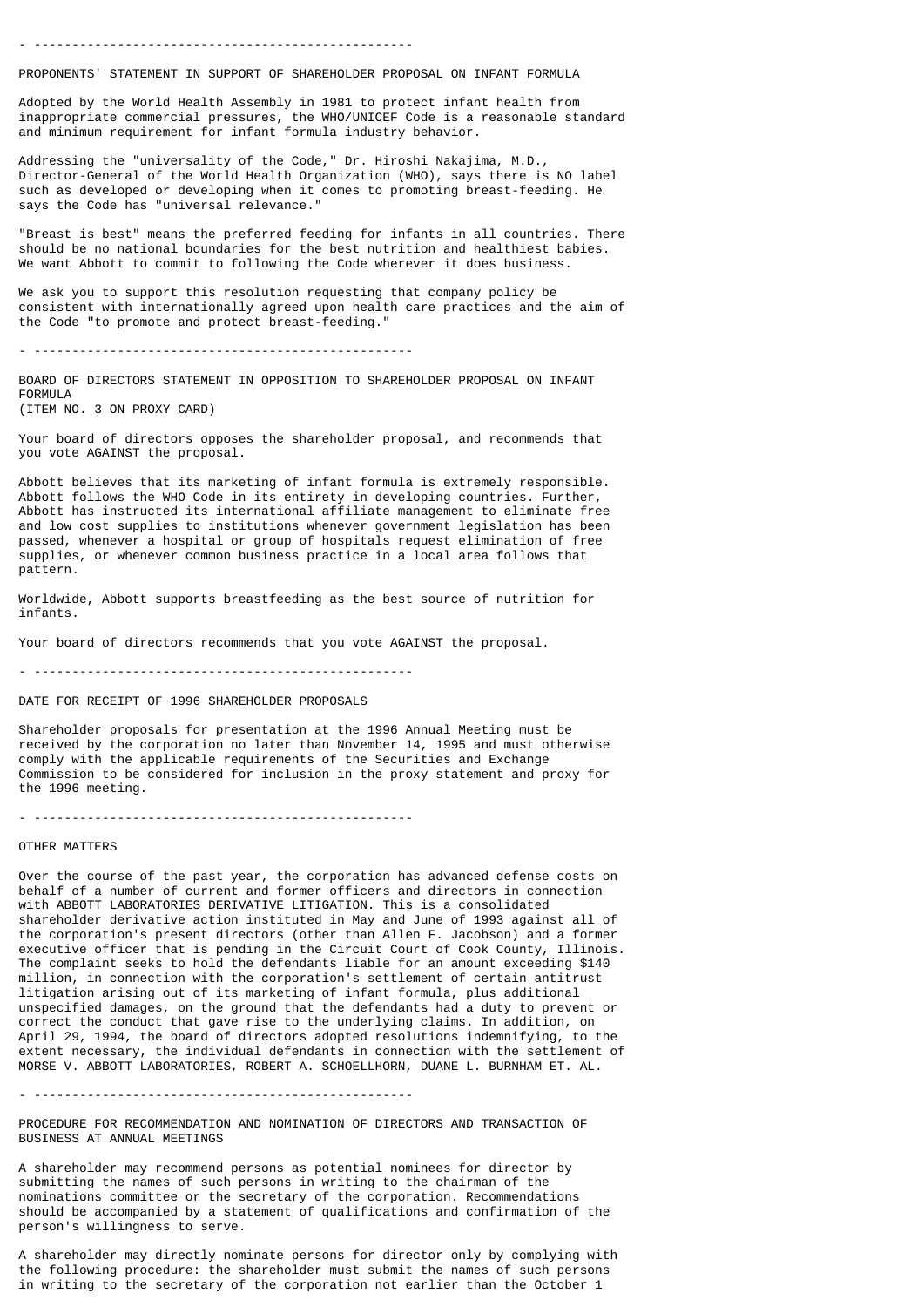nor later than the February 15 prior to the date of the Annual Meeting. The nominations must be accompanied by a statement setting forth the name, age, business address, residence address, principal occupation, qualifications, and number of shares of the corporation owned by the nominee and the name, record address, and number of shares of the corporation owned by the shareholder making the nomination.

A shareholder may properly bring business before the Annual Meeting of Shareholders only by complying with the following procedure: the shareholder must submit to the secretary of the corporation, not earlier than the October 1 nor later than the February 15 prior to the date of the Annual Meeting, a written statement describing the business to be discussed, the reasons for conducting such business at the Annual Meeting, the name, record address, and number of shares of the corporation owned by the shareholder making the submission, and a description of any material interest of the shareholder in such business.

- --------------------------------------------------------------------------------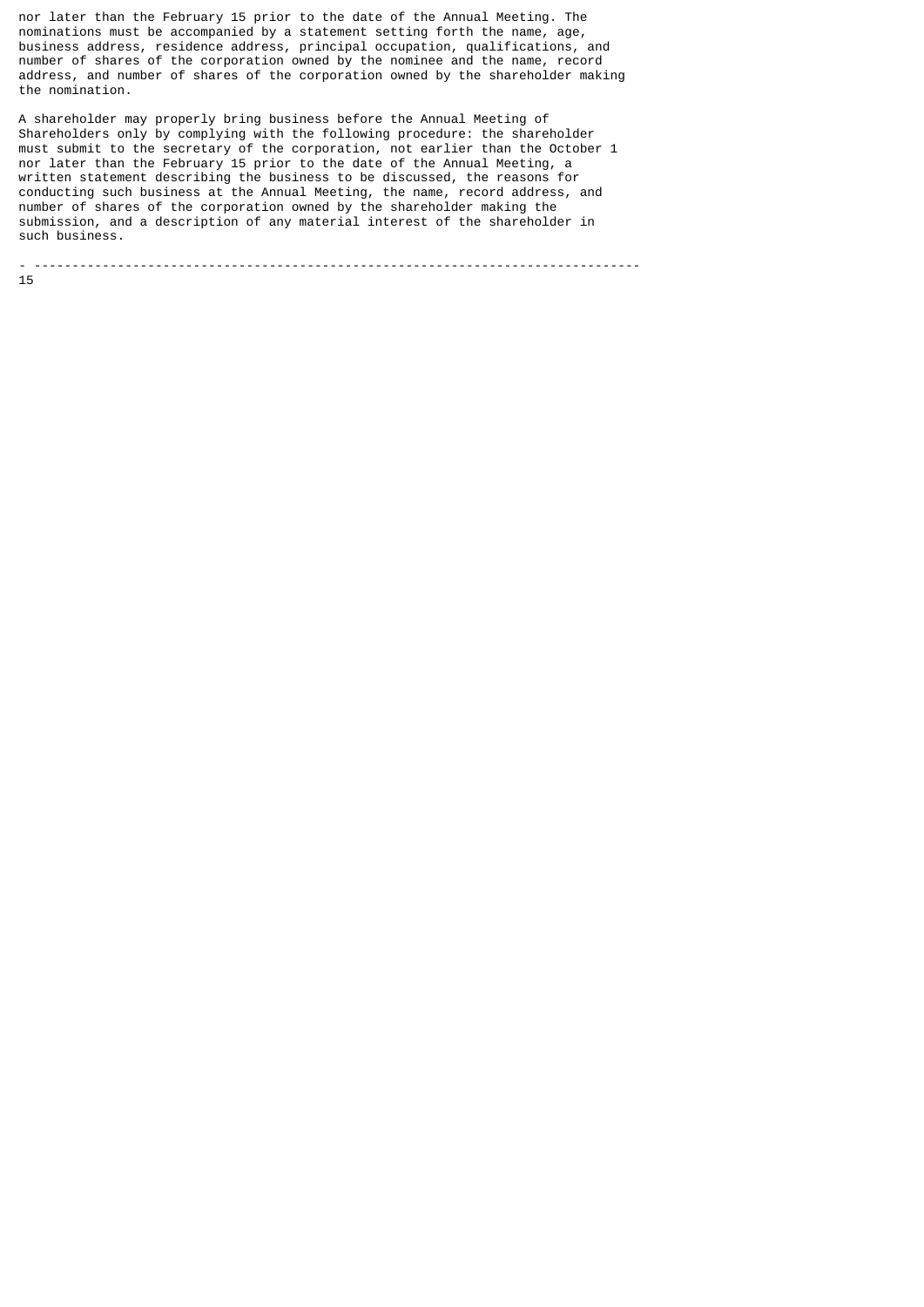### GENERAL

It is important that proxies be returned promptly. Shareholders are urged, regardless of the number of shares owned, to sign and return their proxy card in the enclosed business reply envelope.

The Annual Meeting will be held at the corporation's headquarters, 100 Abbott Park Road, located at the intersection of Route 137 and Waukegan Road, Lake County, Illinois. Admission to the meeting will be by admission card only. If you plan to attend the meeting, please complete and return the reservation form. An admission card will be sent to you.

By order of the board of directors.

 JOSE M. DE LASA SECRETARY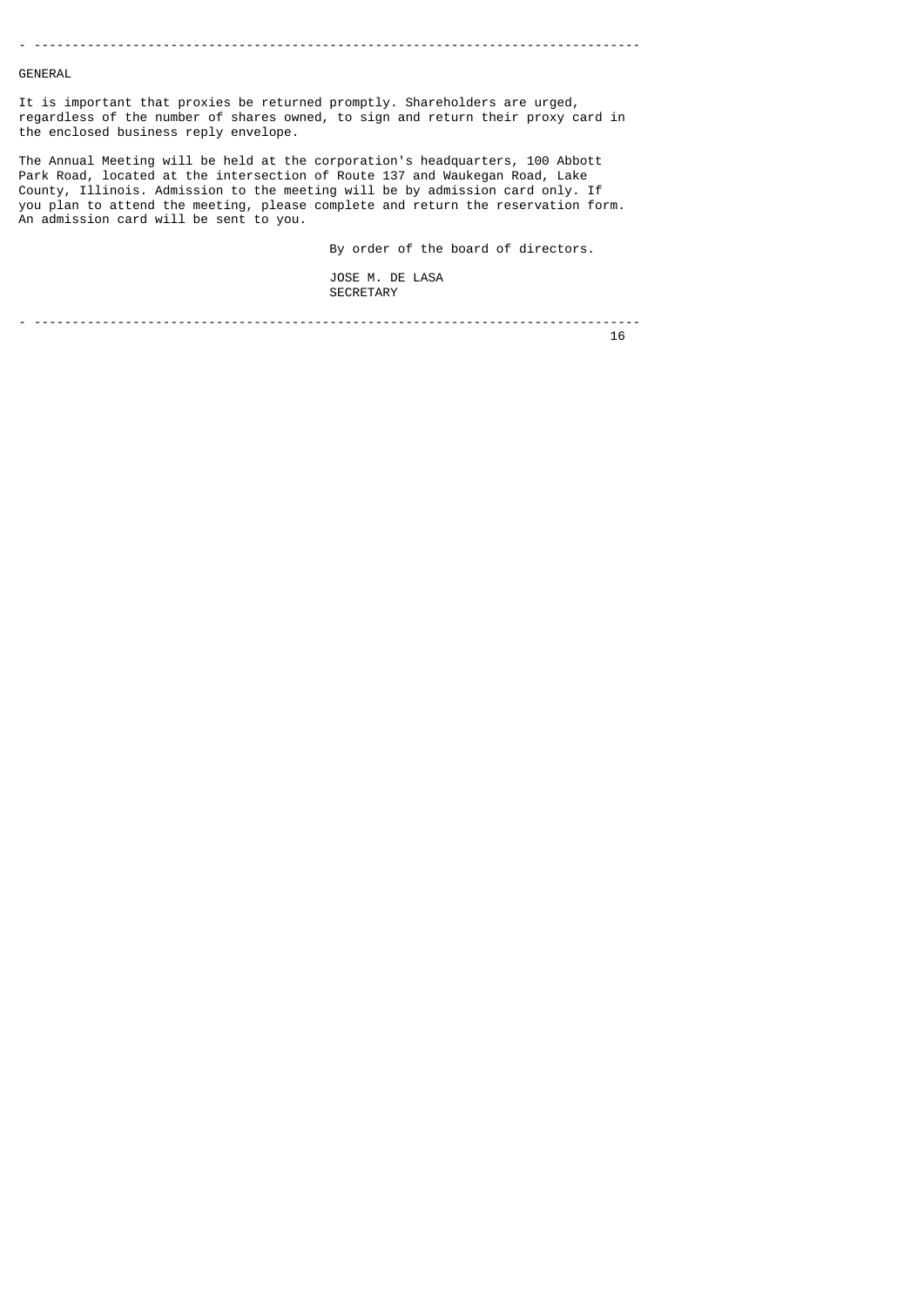[LOGO] ABBOTT LABORATORIES 100 ABBOTT PARK ROAD ABBOTT PARK, ILLINOIS 60064-3500 U.S.A.

NOTICE OF ANNUAL MEETING OF SHAREHOLDERS AND PROXY STATEMENT

MEETING DATE APRIL 28, 1995

YOUR VOTE IS IMPORTANT! Please sign and promptly return your proxy in the enclosed envelope.

RESERVATION FORM FOR ANNUAL MEETING

 I am a shareholder of Abbott Laboratories and plan to attend the Annual Meeting to be held at the corporation's headquarters, 100 Abbott Park Road, located at the intersection of Route 137 and Waukegan Road, Lake County, Illinois at 9:00 a.m. on Friday, April 28, 1995. Please send me an admission card.

 Name \_\_\_\_\_\_\_\_\_\_\_\_\_\_\_\_\_\_\_\_\_\_\_\_\_\_\_\_\_\_\_\_\_\_\_\_\_\_\_\_\_\_\_\_\_\_\_\_\_\_\_\_\_\_\_\_\_\_\_\_\_\_\_\_\_\_\_\_\_\_\_\_\_ Please Print Address \_\_\_\_\_\_\_\_\_\_\_\_\_\_\_\_\_\_\_\_\_\_\_\_\_\_\_\_\_\_\_\_\_\_\_\_\_\_\_\_\_\_\_\_\_\_\_\_\_\_\_\_\_\_\_\_\_\_\_\_\_\_\_\_\_\_\_\_\_\_ City \_\_\_\_\_\_\_\_\_\_\_\_\_\_\_\_\_\_\_\_\_\_\_\_\_\_ State \_\_\_\_ Zip Code \_\_\_\_\_\_\_\_\_\_\_\_\_\_\_\_\_\_\_\_\_\_\_\_\_\_ Area code and phone number Please complete and return this form in the business reply envelope provided, if you plan to attend the meeting. If you hold your Abbott shares through a broker, it is suggested that you return this form directly to the corporation (rather than through your broker) to ensure timely receipt of an admission card.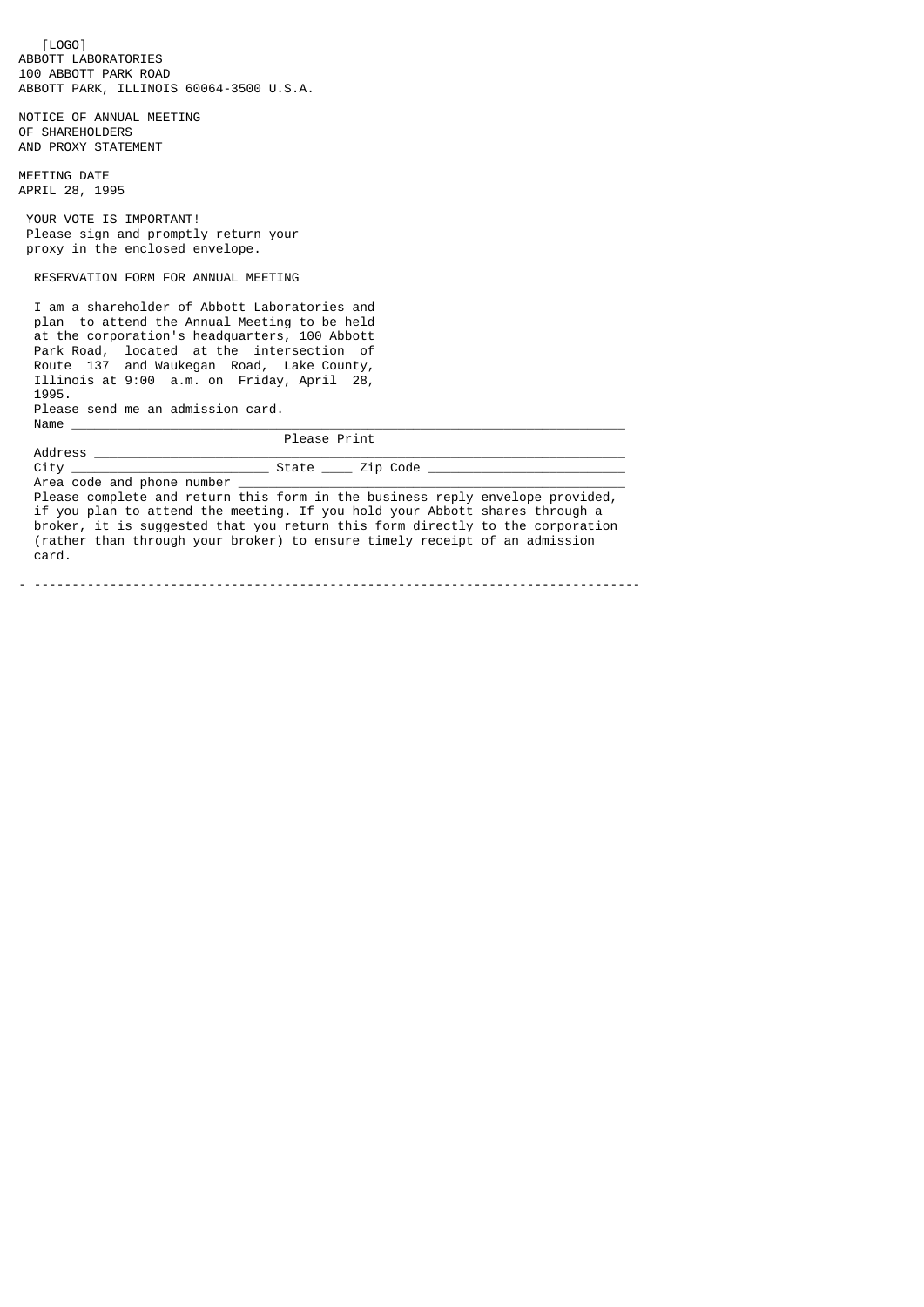## ABBOTT LABORATORIES SOLICITED ON BEHALF OF THE BOARD OF DIRECTORS

#### PROXY

 The undersigned, revoking previous proxies, acknowledges receipt of the Notice and Proxy Statement dated March 13, 1995 in connection with the Annual Meeting of Shareholders of Abbott Laboratories to be held at 9:00 a.m. on April 28, 1995 at the corporation's headquarters, and hereby appoints DUANE L. BURNHAM and JOSE M. DE LASA, or either of them, proxy for the undersigned, with power of substitution, to represent and vote all shares of the undersigned upon all matters properly coming before the Annual Meeting or any adjournments thereof.

 INSTRUCTIONS: THIS PROXY WHEN PROPERLY EXECUTED WILL BE VOTED IN THE MANNER DIRECTED HEREIN BY THE UNDERSIGNED SHAREHOLDER. IF NO DIRECTION IS MADE, THIS PROXY WILL BE VOTED FOR ITEMS 1 AND 2 AND AGAINST ITEM 3.

SEE REVERSE SIDE

(Important - Please sign and date on other side.)